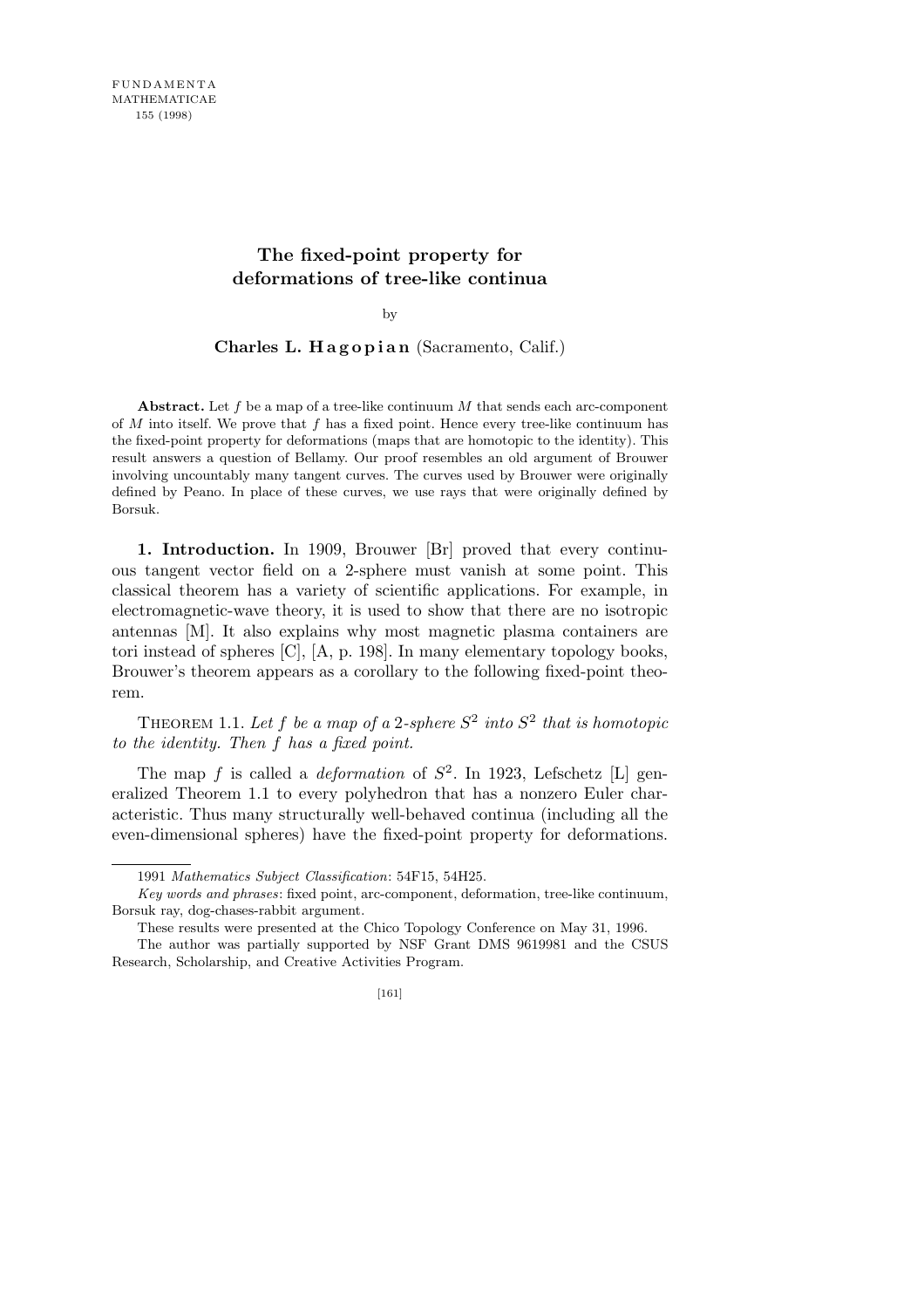However, Lefschetz's theory does not extend to general classes of continua that are more pathological than ANR's [Bo1].

A fixed-point theorem for deformations should include at least one continuum that admits a fixed-point-free map. Note that for Theorem 1.1, the antipodal map moves each point of  $S^2$ . In 1978, Bellamy [B] constructed a tree-like continuum without the fixed-point property. Shortly thereafter, Bellamy [Le, p. 369] asked if every deformation of a tree-like continuum must have a fixed point.

In 1960, Young [Y] had defined a uniquely-arcwise-connected continuum that admits a fixed-point-free map. The author [H3] in 1986 used a dog-chases-rabbit argument on a Borsuk ray to show that every uniquelyarcwise-connected continuum has the fixed-point property for deformations.

It is not known if every plane continuum that does not separate the plane has the fixed-point property [Bi2]. However, the author [H4], [H8] showed that every deformation of a nonseparating plane continuum has a fixed point. This was accomplished by considering a more general class of maps—those that send each arc-component into itself. We shall use the same strategy to answer Bellamy's question. In Section 3 below, we give a dog-chases-rabbit argument that proves the following theorem.

Theorem 1.2. *Suppose f is a map of a tree-like continuum M that sends each arc-component of M into itself. Then f has a fixed point.*

This result answers a question raised by the author [H4], [H7]. A special case of Theorem 1.2, when *M* does not contain uncountably many disjoint triods, was proved in [H4]. Since every continuous image of an arc is arcwise connected, deformations send arc-components into themselves. Hence Theorem 1.2 has the following corollary which answers Bellamy's question.

Corollary 1.3. *Every tree-like continuum has the fixed-point property for deformations.*

Special cases of Corollary 1.3 were established in [H5] and [H6]. Corollary 1.3 should also be compared with Minc's example [Mi1] of a tree-like continuum that admits fixed-point-free maps arbitrarily close to the identity (see also [Mi2] and [OR]).

**2. Definitions.** A *map* is a continuous function.

A map *f* of a space *X* is a *deformation* if there exists a map *H* of  $X \times [0, 1]$  onto X such that  $H(p, 0) = p$  and  $H(p, 1) = f(p)$  for each point *p* of *X*.

A space *X* has the *fixed-point property* (*fixed-point property for deformations*) if for each map (deformation)  $f$  of  $X$  into  $X$ , there is a point  $p$  of *X* such that  $f(p) = p$ .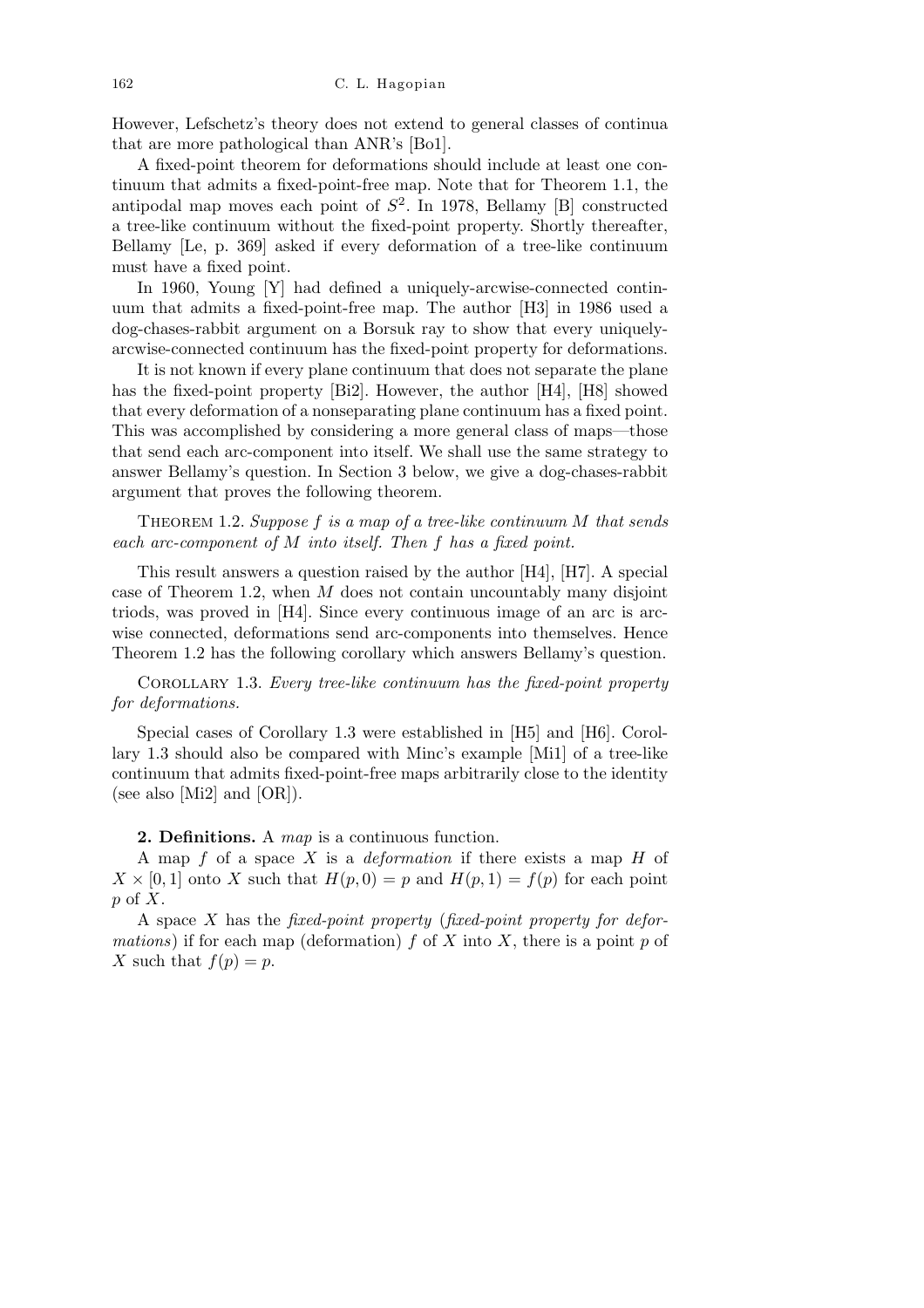A *chain* is a finite collection  $A = \{A_1, \ldots, A_n\}$  of open sets such that  $A_i \cap A_j \neq \emptyset$  if and only if  $|i-j| \leq 1$ . The elements  $A_1$  and  $A_n$  are called *end links* of *A*. Each element of  $A \setminus \{A_1, A_n\}$  is called an *interior link* of *A*. If  $n > 2$  and  $A_1$  also intersects  $A_n$ , the collection  $A$  is called a *circular chain*.

A collection *B* of sets is *coherent* if, for each nonempty proper subcollection *C* of *B*, there is an element of *C* that intersects an element of  $B \setminus C$ .

A finite coherent collection *T* of open sets is a *tree chain* if no three elements of *T* have a point in common and no subcollection of *T* is a circular chain.

A *continuum* is a nondegenerate compact connected metric space.

A continuum *M* is *tree-like* if for each positive number  $\varepsilon$ , there is a tree chain with mesh less than  $\varepsilon$  covering *M* [Bi1, p. 653].

A continuum is *unicoherent* if it is not the union of two subcontinua whose intersection is disconnected. A continuum is *hereditarily unicoherent* if each of its subcontinua is unicoherent. Every tree-like continuum is hereditarily unicoherent.

**3. Proof of Theorem 1.2.** Assume  $f$  moves each point of  $M$ . Let  $\varrho$  be a metric on *M*.

By the compactness of *M* and the continuity of *f*, there is a positive number  $\varepsilon$  such that for each point  $x$  of  $M$ ,

$$
(3.1) \t\t \t\t \varrho(x, f(x)) > 12\varepsilon.
$$

For each point *x* of *M*, let  $A(x)$  denote the arc-component of *M* that contains *x*. Since *M* is hereditarily unicoherent,  $A(x)$  does not contain a simple closed curve.

Let *y* and *z* be distinct points of  $A(x)$ . We denote the unique arc, halfopen arc, and open arc in  $A(x)$  with end points *y* and *z* by [*y, z*], [*y, z*), and  $(y, z)$ , respectively. We define  $[y, y]$  to be  $\{y\}$ .

For each point *x* of *M*, Borsuk [Bo2] showed there exists a unique sequence  $a_1, a_2, \ldots$  of points in  $A(x)$  such that  $a_1 = x$  and for each positive integer *n*,

- $(3.2)$   $\rho(a_n, a_{n+1}) = \varepsilon$  [Bo2, p. 19,  $(4_n)$ ],
- (3.3) if  $y \in [a_n, a_{n+1})$ , then  $\rho(a_n, y) < \varepsilon$  [Bo2, p. 19, (5<sub>n</sub>)],
- (3.4)  $[x, a_n] \cap [a_n, a_{n+1}] = \{a_n\}$  [Bo2, p. 19, (11)], and
- (3.5)  $a_n \in [x, f(a_n)]$  [Bo2, p. 19,  $(7_n)$ ].

For each positive integer *n*, let  $g_n$  be a homeomorphism of the halfopen real line interval  $[n-1,n)$  onto  $[a_n, a_{n+1})$ . For each nonnegative real number *r*, let  $g(r) = g_n(r)$  if  $n - 1 \le r < n$ .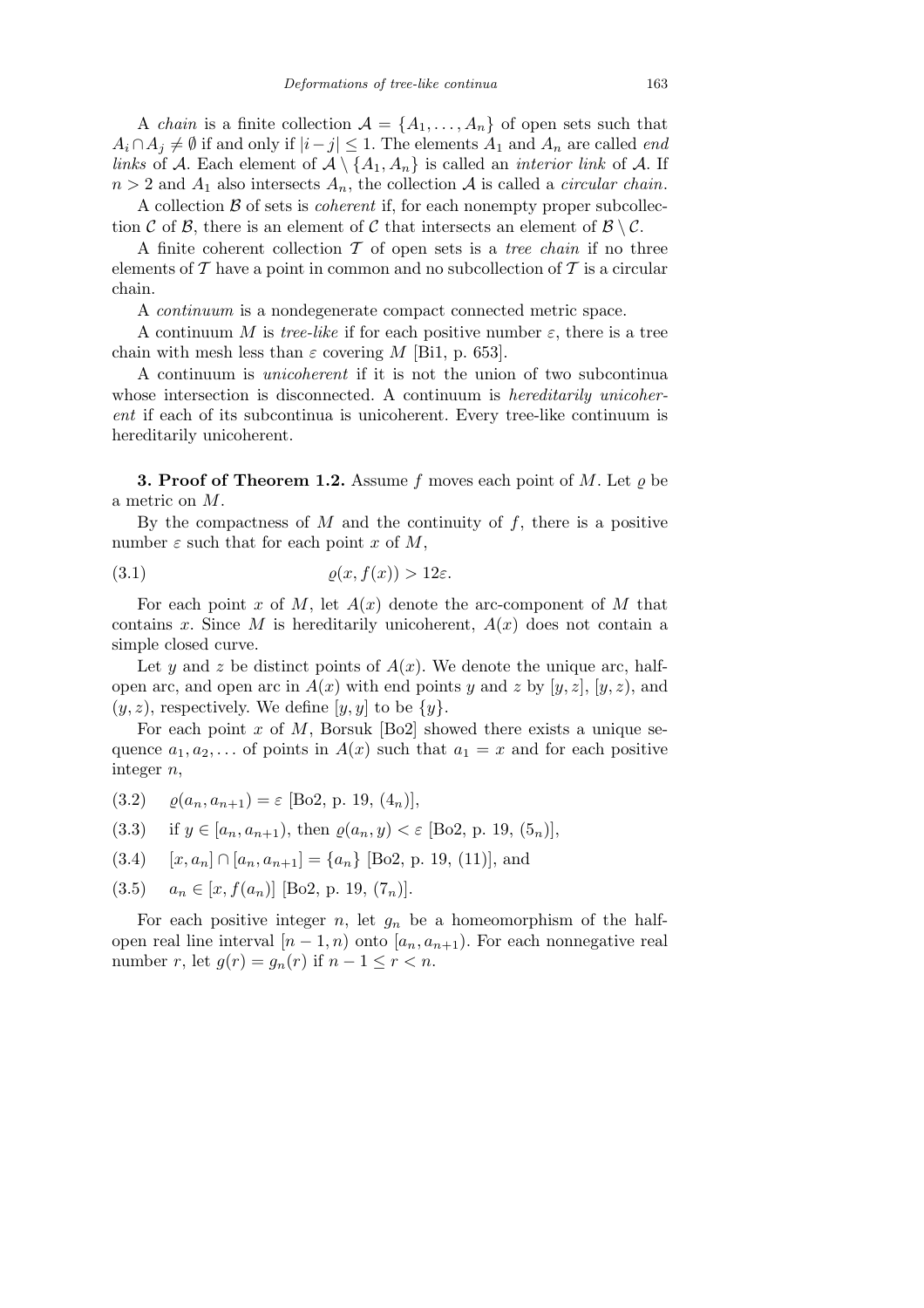Let  $P(x) = \bigcup \{ [x, a_n) : n = 2, 3, ...\}$ . By (3.4), *g* is a one-to-one map of the nonnegative real line onto  $P(x)$ . The map g determines a linear ordering  $\ll$  of *P(x)* with *x* as the first point. The set *P(x)* is called a *Borsuk ray*.

In [Bi2], Bing described  $P(x)$  as an endless path on which a dog is chasing a rabbit. When the dog is at a point *y* of  $P(x)$ , the rabbit is at  $f(y)$ . The dog starts at *x* and constantly moves forward on  $P(x)$ . The rabbit may start at a point of  $M \setminus P(x)$  but eventually goes to  $P(x)$ . The rabbit may leave  $P(x)$ but always returns to its point of departure and moves forward on  $P(x)$ before the dog gets to that point. If the rabbit is forced to come within 12*ε* of the dog during the chase, then *f* has a fixed point.

By [H3, (3.6)],

(3.6) 
$$
P(x) = \{y \in A(x) : [x, y] \cap [y, f(y)] = \{y\} \}.
$$

For each point *y* of  $P(x)$ , the Borsuk ray  $P(y)$  is the set  $\{z \in P(x) : y = z\}$ or  $y \ll z$ .

We denote the closure of a given set *S* relative to *M* by Cl *S*.

Let  $L(x) = \bigcap \{C \mid P(y) : y \in P(x)\}$ . By (3.2),  $L(x)$  is not degenerate. Hence  $L(x)$  is a subcontinuum of Cl  $P(x)$ .

Note that

$$
(3.7) \tL(x) \subset f(L(x)).
$$

To see this, let *z* be a point of  $L(x)$ . By [H2, p. 99, (8)], there exist sequences of points  $y_1, y_2, \ldots$  and  $z_1, z_2, \ldots$  in  $P(x)$  such that

 $(1)$   $z_1, z_2, \ldots$  converges to *z* and

(2)  $a_n \ll y_n \ll z_n$  and  $f(y_n) = z_n$  for each positive integer *n*.

Let *y* be a point of *L*(*x*) ∩ Cl{*y<sub>n</sub>* : *n* = 1, 2, . . .}. Then *f*(*y*) = *z*. Hence (3.7) is true.

For each point  $p$  of  $P(x)$ ,

(3.8) if *r* is a point of  $P(p)$  and the diameter of  $[p, r]$  is less than 12 $\varepsilon$ , then  $r \in [p, f(p)].$ 

To see this, assume  $r \notin [p, f(p)]$ . Let q be the last point of  $[p, r]$  that belongs to  $[p, f(p)]$ . By (3.1),  $[q, r] ∩ f([p, r]) = ∅$ . By (3.6),  $[q, r] ∩ [r, f(r)] = {r}.$  Thus the intersection of  $[q, r]$  and the continuum  $[q, f(p)] \cup [r, f(r)] \cup f([p, r])$  is the disconnected set  $\{q, r\}$ , contradicting the hereditary unicoherence of *M*. Hence (3.8) is true.

DEFINITION 3.9. An arc  $[p, q]$  is *directed* if there is a point *x* of *M* such that  $[p, q] \subset P(x)$  and  $p \ll q$ .

DEFINITION 3.10. Let  $\delta$  be a positive number. An arc  $[p, s]$  is  $\delta$ -*folded* if there exist points *q* and *r* of  $[p, s]$  such that  $q \in [p, r)$ ,  $\varrho(p, q) > \varepsilon$ , and  $\rho(p,r) < \delta$ .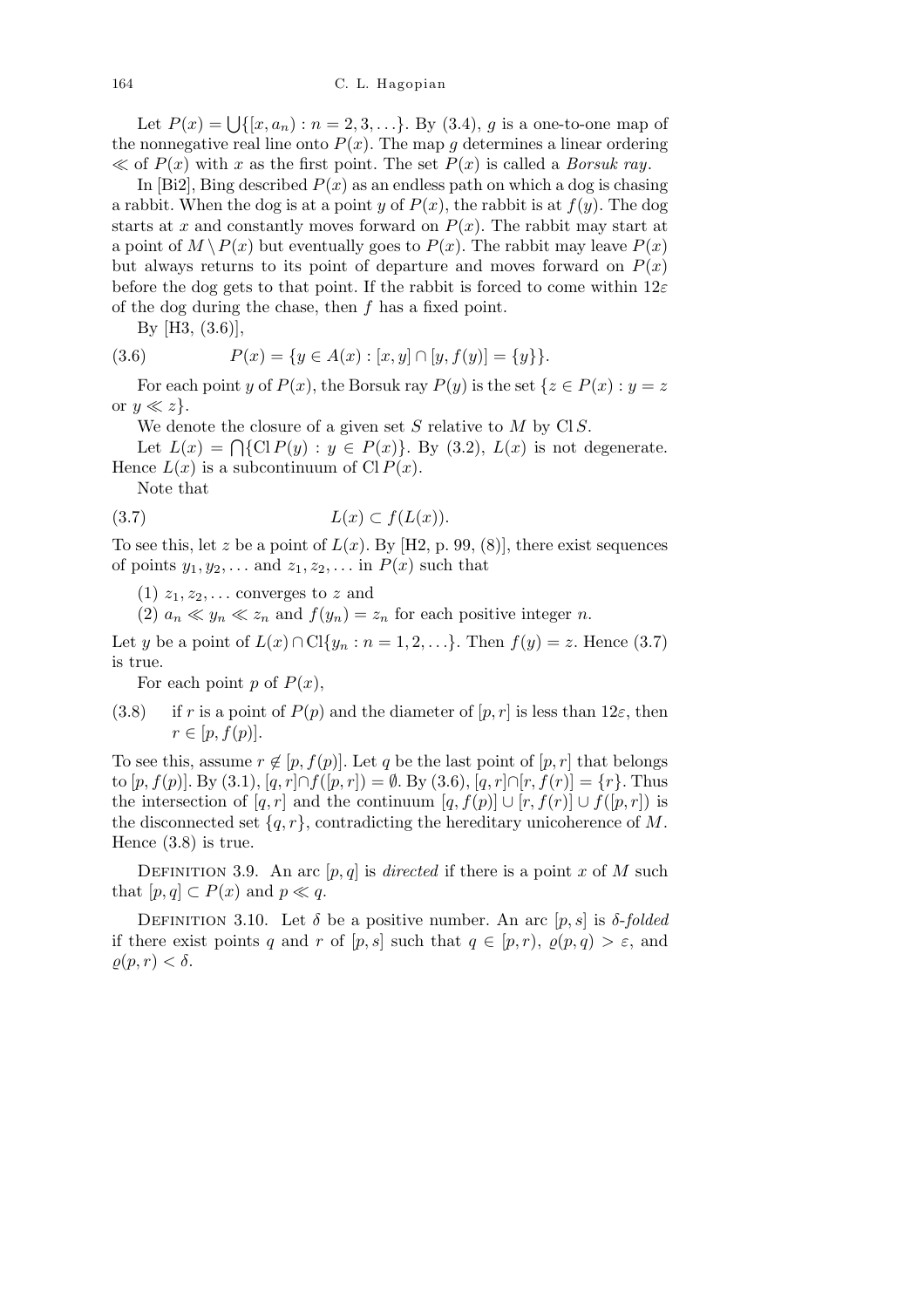PROPOSITION 3.11. *There does not exist a point x of*  $M$  *such that*  $x \in$ *L*(*x*)*.*

Proof. Assume there is a point *x* of *M* such that  $x \in L(x)$ . Since *M* is hereditarily unicoherent,  $P(x) \subset L(x)$ .

For each positive integer *n*, let  $B(n) = \{p \in L(x) : [p, f(p)] \text{ is not } (1/n)$ for each positive integer *n*, let  $B(n) = \{p \in L(x) : [p, f(p)] \text{ is not } (1/n)$ -<br>folded}. Note that  $L(x) = \bigcup \{B(n) : n = 1, 2, ...\}$ . By the Baire category theorem, there is a positive integer  $\lambda$  such that Cl  $B(\lambda)$  contains a nonempty open subset  $Ω$  of  $L(x)$ .

By (3.1) and (3.7), the diameter of  $L(x)$  is greater than 12 $\varepsilon$ . Thus there exist two points *y* and *z* of  $P(x)$  such that  $y \ll z$ ,  $\rho(y, z) > 5\epsilon$ , and  $z \in \Omega$ . It follows from (3.6) that  $z \in [y, f(z)]$ .

Continuing the proof of Proposition 3.11, we show

(3.12) there exists a tree chain *T* with mesh less than  $\varepsilon$  and  $1/(2\lambda)$  covering *M* that contains a chain  $\{C_1, \ldots, C_{\nu}\}\$  such that

\n- (1) 
$$
z \in C_1
$$
,
\n- (2)  $L(x) \cap \text{Cl } C_1 \subset \Omega$ ,
\n- (3)  $f(z) \in C_{\nu}$ ,
\n- (4)  $[z, f(z)] \subset \bigcup \{C_i : 1 \leq i \leq \nu\}$ , and
\n- (5)  $[y, z] \cap \bigcup \{C_i : 2 \leq i \leq \nu\} = \emptyset$ .
\n

To accomplish this, let  $\kappa$  be the minimum of  $\varepsilon$ ,  $1/(2\lambda)$ , and  $\varrho(z, L(x) \setminus \Omega)$ . Let  $\{p_1, \ldots, p_n\}$  be a partition of  $[z, f(z)]$   $(z = p_1 < \ldots < p_n = f(z))$  such that for each positive integer *i* less than *n*, the diameter of  $[p_i, p_{i+1}]$  is less than  $\kappa/3$ . For each positive integer *i* less than  $n-1$ , let  $J_i$  be the *y*-component of  $[y, f(z)] \setminus (p_i, p_{i+1})$ , let  $K_i$  be the  $p_n$ -component of  $[y, f(z)] \setminus (p_i, p_{i+1})$ , and let  $\delta_i = \varrho(J_i, K_i)$ . Let  $\delta$  be the smallest number in  $\{\delta_i : 1 \leq i \leq n-1\}$ . Let *R* be a tree chain with mesh less than  $\delta/2$  and  $\kappa/3$  covering *M*. Let  $\mathcal{S} = \{R \in \mathcal{R} : R \cap [z, f(z)] \neq \emptyset\}$ . For each positive integer *i* less than *n*, let  $C_i$  be the union of all elements of *S* that intersect  $[p_i, p_{i+1}]$ . Let *T* be the tree chain  $(\mathcal{R} \setminus \mathcal{S}) \cup \{C_1, \ldots, C_{n-1}\}$ . Let  $\nu = n-1$  and (3.12) is established.

Let *U* be the largest tree chain in  $\mathcal{T} \setminus \{C_1\}$  such that  $C_2 \in \mathcal{U}$ . We denote the boundary of a given set *S* relative to *M* by Bd *S*. Note that

(3.13) 
$$
\text{Bd} \big| \big| \mathcal{U} \subset C_1.
$$

Lemma 3.14. *Let Z be a tree chain covering M that refines T . Suppose there exist a point p of*  $L(x)$  *and a chain*  $A = \{A_1, \ldots, A_n\}$  *in*  $Z$  *such that*  $p \in A_1 \cap \text{Cl } C_1$  and  $f(p) \in A_n \subset \bigcup \mathcal{U}$ . Suppose  $A_\chi$  is a link of  $\mathcal A$  that lies in  $\bigcup (\mathcal{T} \setminus \mathcal{U})$ *. Then*  $\varrho(A_1, A_\chi) < \varepsilon$ *.* 

Proof. Assume there is a link  $A_\chi$  of  $\mathcal A$  in  $\bigcup (\mathcal T \setminus \mathcal U)$  and  $\varrho(A_1, A_\chi) \geq \varepsilon$ . Since  $\mathcal Z$  refines  $\mathcal T$  and  $A_n \subset \bigcup \mathcal U$ , there is an integer  $\tau$  such that  $\chi < \tau < n$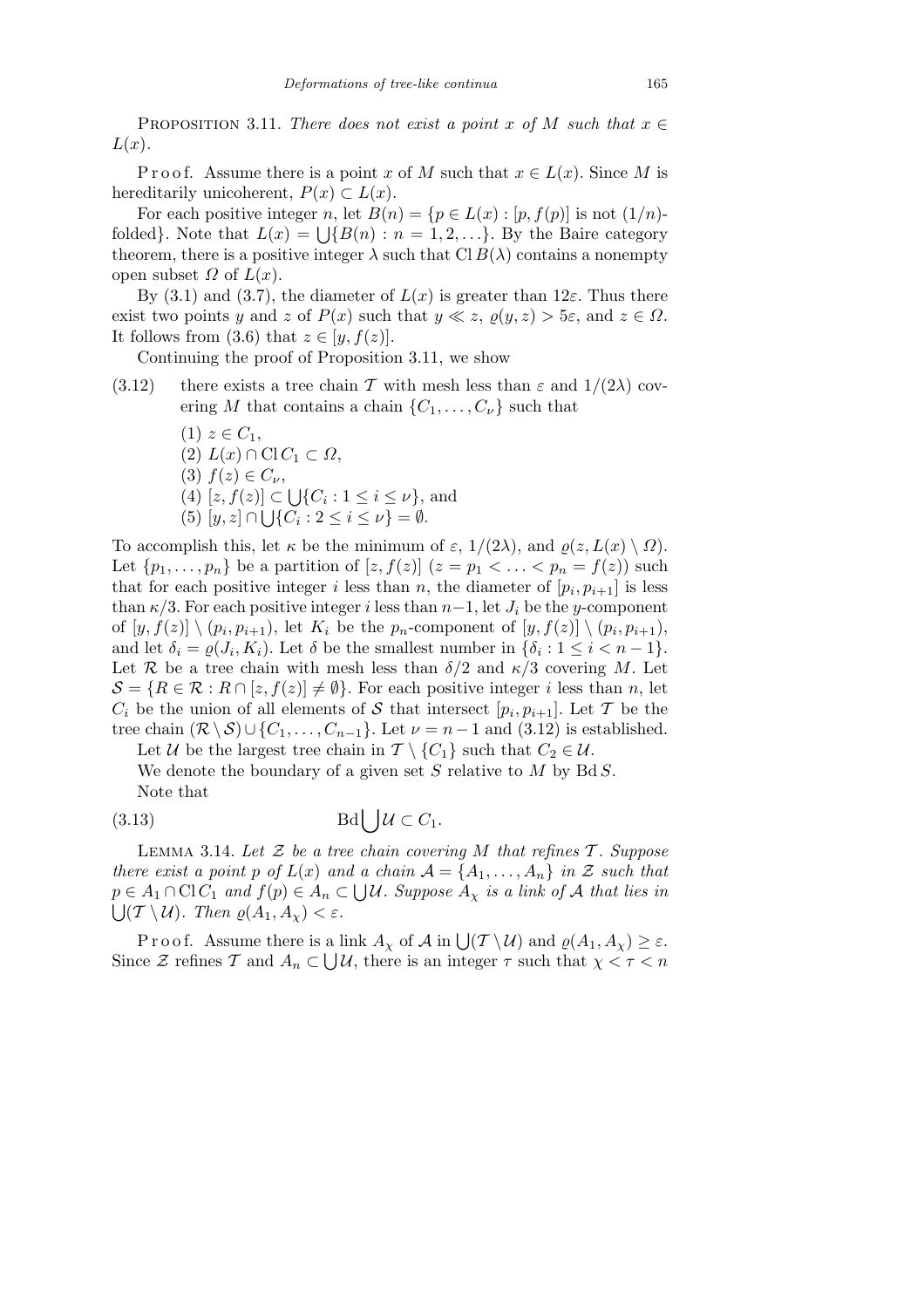and  $A_{\tau} \subset C_1$ . Since  $p \in \Omega$  and f is continuous, there exists a point *b* of  $A_1 \cap B(\lambda)$  such that  $f(b) \in A_n$ . Since  $\mathcal Z$  does not contain a circular chain,  $[b, f(b)]$  intersects each link of *A*. Furthermore, a point *c* of  $A_\chi \cap [b, f(b)]$ precedes a point *d* of  $A_{\tau} \cap [b, f(b)]$  with respect to the order of  $[b, f(b)]$ . Since  $\varrho(b, c) > \varepsilon$  and  $\varrho(b, d) < 1/\lambda$ , this contradicts the fact that *b* belongs to  $B(\lambda)$ . Hence Lemma 3.14 is true.

LEMMA 3.15. Let  $[p, q]$  be a directed arc in  $\bigcup_{\mathcal{I}} (\mathcal{T} \setminus \mathcal{U})$ . Suppose  $p \in L(x) \cap$  $\text{Cl}(C_1 \text{ and } f(p) \in \bigcup \mathcal{U}. \text{ Then } \varrho(p,q) < 3\varepsilon.$ 

P r o o f. Assume  $\rho(p,q) \geq 3\varepsilon$ . Let r be the first point of  $[p,q]$  such that  $\rho(p,r) = 3\varepsilon$ . By (3.8),  $r \in [p, f(p)]$ . Let  $\mathcal Z$  be a tree chain covering M that refines *T* and contains a chain  $\{A_1, \ldots, A_{\chi}, \ldots, A_n\}$  such that

- $(1)$  *p* ∈ *A*<sub>1</sub>,
- $(2)$  *r* ∈ *A*<sub>*x*</sub> ⊂ S  $(\mathcal{T} \setminus \mathcal{U})$ , and
- (3)  $f(p) \in A_n \subset \bigcup \mathcal{U}$ .

Since the mesh of *Z* is less than  $\varepsilon$ , it follows that  $\rho(A_1, A_\nu) > \varepsilon$  and this contradicts Lemma 3.14. Hence Lemma 3.15 is true.

Let *V* be a tree chain covering *M* that refines  $\mathcal T$  such that

- $(3.16)$  *z* belongs to only one element *D* of *V*,
- (3.17) *C*<sup>1</sup> contains *D*, and
- $(3.18)$  the image of each element of *V* under *f* lies in an element of *T*.

Since  $z \in C_1$ ,  $f(z) \in C_\nu$ , and  $\nu > 2$ , it follows from (3.18) that  $f(D) \subset$ S *U*.

Let *W* be the largest tree chain in *V* such that  $D \in W$  and  $\bigcup W \subset$ S  $({\cal T} \setminus {\cal U})$ . Let  ${\cal E} = \{E \in {\cal W} : E \subset C_1\}.$ 

LEMMA 3.19. If *I* is a continuum in  $M \setminus$ S  $\bigcup \mathcal{E}$  *that intersects the boundaries of two distinct elements of*  $\mathcal{E}$ , *then*  $I \subset \bigcup \mathcal{W}$ *.* 

P r o o f. Assume  $E_i$  and  $E_j$  are distinct elements of  $\mathcal E$  whose boundaries intersect *I*. Let  $\mathcal F$  be the chain in  $\mathcal W$  that has  $E_i$  and  $E_j$  as end links. Figures *I*  $\Omega$ . Let  $\mathcal{F}$  be the chain in *VV* that has  $E_i$  and  $E_j$  as end links.<br>Since  $I \cap \bigcup \mathcal{E} = \emptyset$  and  $\mathcal{V}$  does not contain a circular chain,  $\bigcup \mathcal{F}$  contains  $I \cap \text{Bd}(E_i \cup E_j)$ . Thus *I* intersects each interior link of *F*.

 $\text{Bd}(E_i \cup E_j)$ . Thus *I* intersects each interior into or *J*.<br>Note that  $I \cap \bigcup \mathcal{F} \subset \bigcup \mathcal{W}$ . To complete the proof of Lemma 3.19, suppose Fractual *I*  $\cup$  *F*  $\cup$  *VV*. To complete the proof of Lemma 5.19, suppose there is a point *p* of *I* that does not belong to  $\cup$  *F*. Let  $\mathcal{G} = \{G_1, \ldots, G_m\}$ be a chain in  $V \setminus \mathcal{F}$  such that  $p \in G_1$  and  $G_m \cap \bigcup \mathcal{F} \neq \emptyset$ . Let *F* be the link of *F* that intersects  $G_m$ . Since  $F \in \mathcal{W}$ , there is a chain  $\mathcal{H} = \{H_1, \ldots, H_n\}$ in *W* such that  $H_1 = D$  and  $H_n = F$ . Since *V* does not contain a circular chain, *I* intersects each link of  $G$ . Consequently, no link of  $G$  belongs to  $E$ .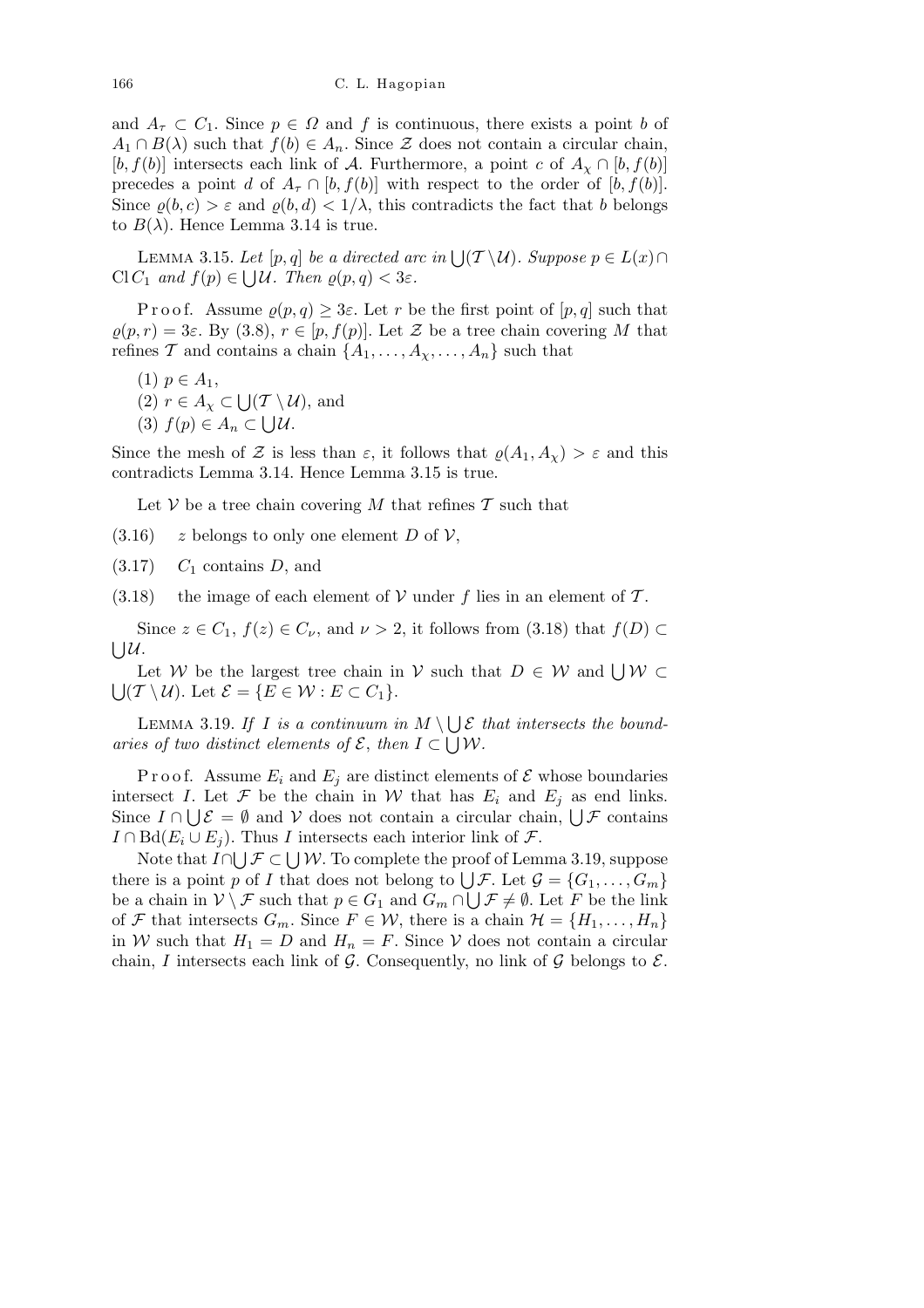Therefore  $\bigcup_{i=1}^n G \subset \bigcup_{i=1}^n (T \setminus \mathcal{U})$ . It follows that  $\mathcal{G} \cup \mathcal{H}$  is a tree chain in *W*. Thus  $p \in \bigcup \mathcal{W}$ . Hence  $I \subset \bigcup \mathcal{W}$  and Lemma 3.19 is true.

Let  $\mathcal{E}^* = \{ E \in \mathcal{E} : E \cap L(x) \neq \emptyset \}.$ 

For each element  $E$  of  $\mathcal{E}^*$ ,

property.

$$
(3.20) \t\t f(E) \subset \bigcup \mathcal{U}.
$$

To establish (3.20), first note that  $P(z)$  intersects each element of  $\mathcal{E}^*$ . Let  $E_1, \ldots, E_n$  be a list of the elements of  $\mathcal{E}^*$  that has the following order

PROPERTY 3.21. For each pair of integers *i* and *j* with  $1 \leq i \leq j \leq n$ , there is a point *u* of  $E_i \cap P(z)$  such that  $[z, u] \cap E_j = \emptyset$ .

Now assume that  $(3.20)$  is false. Let  $E_m$  be the first element of  $E_1, \ldots, E_n$ such that  $f(E_m) \not\subset \bigcup \mathcal{U}$ . By (3.16) and (3.17),  $D = E_1$ . Since  $f(D) \subset \bigcup \mathcal{U}$ , such that  $f(E_m) \not\subseteq \bigcup \mathcal{U}$ . By (3.10) and (3.17),  $D = E_1$ . Since  $f(D) \subseteq \bigcup \mathcal{U}$ ,<br>it follows that  $m > 1$ . By (3.1) and (3.13),  $(\bigcup \mathcal{U}) \setminus \text{Cl} C_1$  contains  $f(\text{Cl}) \setminus \{E_i :$ *n* ionows that *m* > 1. by (3.1) and (3.13), (∪*u*) \Cl C<sub>1</sub> contains  $f$  (Cl ∪{ $E_i$  : 1 ≤ *i* < *m*}. Note that Cl  $E_m$  and Cl ∪{ $E_i$  : 1 ≤ *i* < *m*} are disjoint; for otherwise, it follows from (3.18) that  $f(E_m)$  is in an element of  $U$  and this contradicts the definition of *Em*.

By Property 3.21, there is a point *u* of  $E_{m-1} \cap P(z)$  such that  $[z, u] \cap$  $E_m = \emptyset$ . Let *w* be the first point of  $P(u)$  in Cl  $E_m$ . By Property 3.21,  $[u, w] ∩ ∪ \{E_i : m \leq i \leq n\} = ∅$ . Let *p* be the last point of  $[u, w]$  in  $[a, w] \cap \bigcup \{E_i : m \leq i \leq n\} = \emptyset$ . Let p be the last point of  $[a, w]$  in<br>Cl  $\bigcup \{E_i : 1 \leq i < m\}$ . Since  $[p, w] \subset L(x)$ , it follows that  $[p, w] \cap \bigcup \mathcal{E} = \emptyset$ . Thus, by Lemma 3.19,  $[p, w] \subset \bigcup \mathcal{W}$ . Hence  $[p, w] \subset \bigcup (\mathcal{T} \setminus \mathcal{U})$ .

By (3.1),  $f(p) \notin C_1$ . Let  $E_i$  be the element of  $\mathcal{E}^*$  such that  $p \in \text{Bd} E_i$ . Since  $f(E_i) \subset \bigcup \mathcal{U}$ , it follows from (3.13) that  $f(p) \in \bigcup \mathcal{U}$ .

Observe that

(3.22) 
$$
f(w) \in \bigcup \mathcal{U}.
$$

To see this, assume the contrary. Let *q* be the first point of  $[p, w]$  such that  $f(q) \notin \bigcup \mathcal{U}$ . By (3.13),  $f(q) \in C_1$ . By (3.1),  $\varrho(q, f(q)) > 12\varepsilon$ . Since  $p \in \text{Cl } C_1$ and the diameter of  $C_1$  is less than  $\varepsilon$ , it follows that  $\varrho(p,q) > 11\varepsilon$ . Since  $[p,q]$ and the diameter of  $C_1$  is less than  $\varepsilon$ , it follows that  $\varrho(p,q) > 1$  is. Since  $[p,q]$  is a directed arc in  $\bigcup_{i=1}^{n} (\mathcal{T} \setminus \mathcal{U})$ , this contradicts Lemma 3.15. Hence (3.22) is true.

By (3.1),  $f(w) \notin \text{Cl}(C_1)$ . Since  $w \in \text{Bd}E_m$ , it follows from (3.18) and  $(3.22)$  that  $f(E_m) \subset \bigcup \mathcal{U}$ , and this contradicts the definition of  $E_m$ . Hence (3.20) is true. S

Since  $z \in D$ ,  $[y, z] \cap C_2 = \emptyset$ , and  $\mathcal V$  refines  $\mathcal T$ , it follows that  $[y, z] \subset$ *W*. Let *W* be an element of *W* that contains *y*. Since  $y \in L(x)$ , there exists Let W be an element of W that contains y. since  $y \in L(x)$ , there exists<br>a directed arc  $[p,q]$  in  $\bigcup W$  such that  $p \in \bigcup \mathcal{E}^*$  and  $q \in W$ . By (3.20),  $f(p) \in \bigcup \mathcal{U}$ . Since  $\varrho(y, z) > 5\varepsilon$  and the diameters of *W* and  $C_1$  are less than  $\varepsilon$ , it follows that  $\rho(p,q) > 3\varepsilon$ , and this contradicts Lemma 3.15. Hence Proposition 3.11 is true.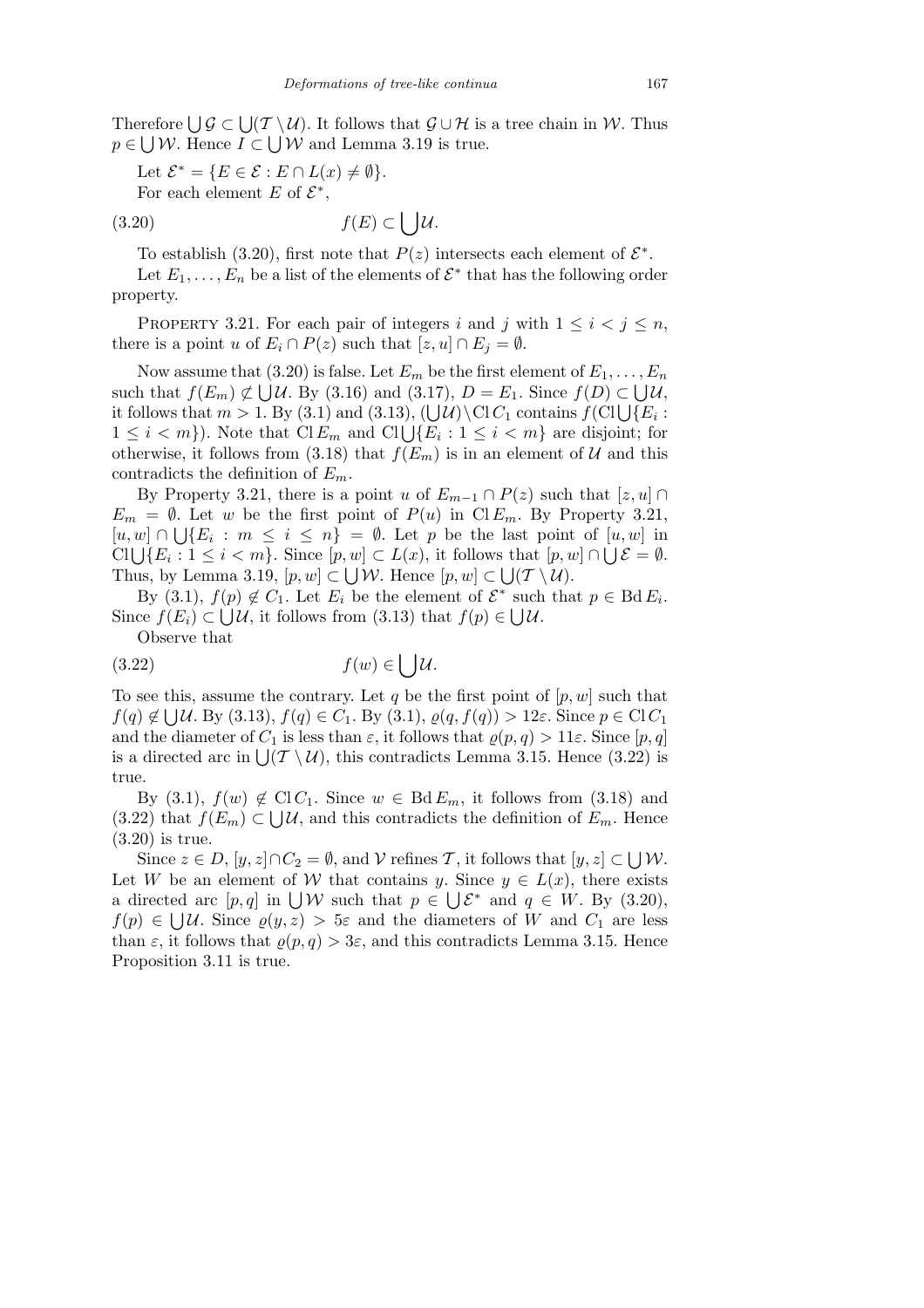Let  $\Sigma$  denote the set of nonempty subsets of  $M$ . By the Axiom of Choice, there is a function *k* of *Σ* into *M* such that  $k(S) \in S$  for each element *S* of *Σ*.

Let  $x = k(M)$ . Define  $L_1 = L(x)$  and  $x_1 = k(L_1)$ .

Let  $\omega_1$  denote the first uncountable ordinal. For each pair of ordinals  $\alpha$ Let  $\omega_1$  denote the first uncountable ordinal. For each pair of ordinals  $\alpha$ <br>and  $\sigma$  ( $\alpha < \sigma \leq \omega_1$ ), we let  $Q_{[\alpha,\sigma]}$  denote the continuum Cl $\bigcup \{P(x_\gamma) : \alpha \leq \sigma \}$ *γ* < *σ}*. We define  $Q_{[α,α]} = \{x_\alpha\}$ .

For each ordinal  $\sigma$  ( $1 < \sigma \leq \omega_1$ ), we define a continuum  $L_{\sigma}$  and a point  $x_{\sigma}$  as follows:

If  $\sigma$  is not a limit ordinal, let  $L_{\sigma} = L(x_{\sigma-1})$  and  $x_{\sigma} = k(L_{\sigma})$ .

If  $\sigma$  is a limit ordinal, let  $L_{\sigma} = \bigcap \{Q_{[\alpha,\sigma]} : \alpha < \sigma\}$  and  $x_{\sigma} = k(L_{\sigma})$ .

By Proposition 3.11 and the hereditary unicoherence of *M*, for each pair of ordinals  $\alpha$  and  $\sigma$  ( $\alpha < \sigma \leq \omega_1$ ),

(3.23) every subcontinuum of *M* that contains  $\{x_\beta : \alpha \leq \beta \leq \sigma\}$  contains  $Q_{[\alpha,\sigma]}$ .

PROPOSITION 3.24. *If*  $\alpha$  *and*  $\sigma$  *are ordinals and*  $\alpha < \sigma \leq \omega_1$ , *then*  $x_{\alpha} \notin L_{\sigma}$ .

P r o o f. Assume there exist ordinals  $\alpha$  and  $\sigma$  such that  $\alpha < \sigma \leq \omega_1$  and  $x_{\alpha} \in L_{\sigma}$ . By Proposition 3.11,  $\alpha + 1 < \sigma$ . Note that

(3.25) there exist ordinals  $\beta$  and  $\mu$  such that  $\alpha \leq \beta < \mu \leq \sigma$  and  $\{x_{\gamma} :$  $β ≤ γ ≤ μ$ } ⊂  $L<sub>μ</sub>$ .

To see this, assume the contrary. By (3.23), there is an ordinal  $\alpha(1)$  such that

(1)  $\alpha \leq \alpha(1) < \sigma$ ,

(2)  $\{x_\gamma : \alpha \leq \gamma \leq \alpha(1)\} \subset L_\sigma$ , and

 $(3)$   $x_{\alpha(1)+1} \notin L_{\sigma}$ .

By the hereditary unicoherence of *M* and Proposition 3.11,  $\alpha(1) + 2 < \sigma$ . We must show

(3.26) there exists an ordinal  $\sigma(1)$  such that  $\alpha(1) + 1 < \sigma(1) < \sigma$  and  $x_{\alpha(1)+1} \in L_{\sigma(1)}$ .

Assume (3.26) is false. For each positive number  $\delta$ , let  $N(\delta) = \{p \in M :$  $\varrho(p, x_{\alpha(1)+1}) < \delta$ . Since  $x_{\alpha(1)+1} \notin L_{\sigma}$ , there exist an ordinal  $\gamma(1)$  and a positive number  $\delta_1$  such that  $\alpha(1) + 1 < \gamma(1) < \sigma$  and  $N(\delta_1) \cap Q_{[\gamma(1),\sigma]} = \emptyset$ . We repeat this process if  $\gamma(1) \neq \alpha(1) + 2$ . Since  $x_{\alpha(1)+1} \notin L_{\gamma(1)}$ , there exist an ordinal  $\gamma(2)$  and a positive number  $\delta_2$  such that

(1)  $\alpha(1) + 1 < \gamma(2) < \gamma(1)$ , (2)  $\delta_2 < \delta_1$ , and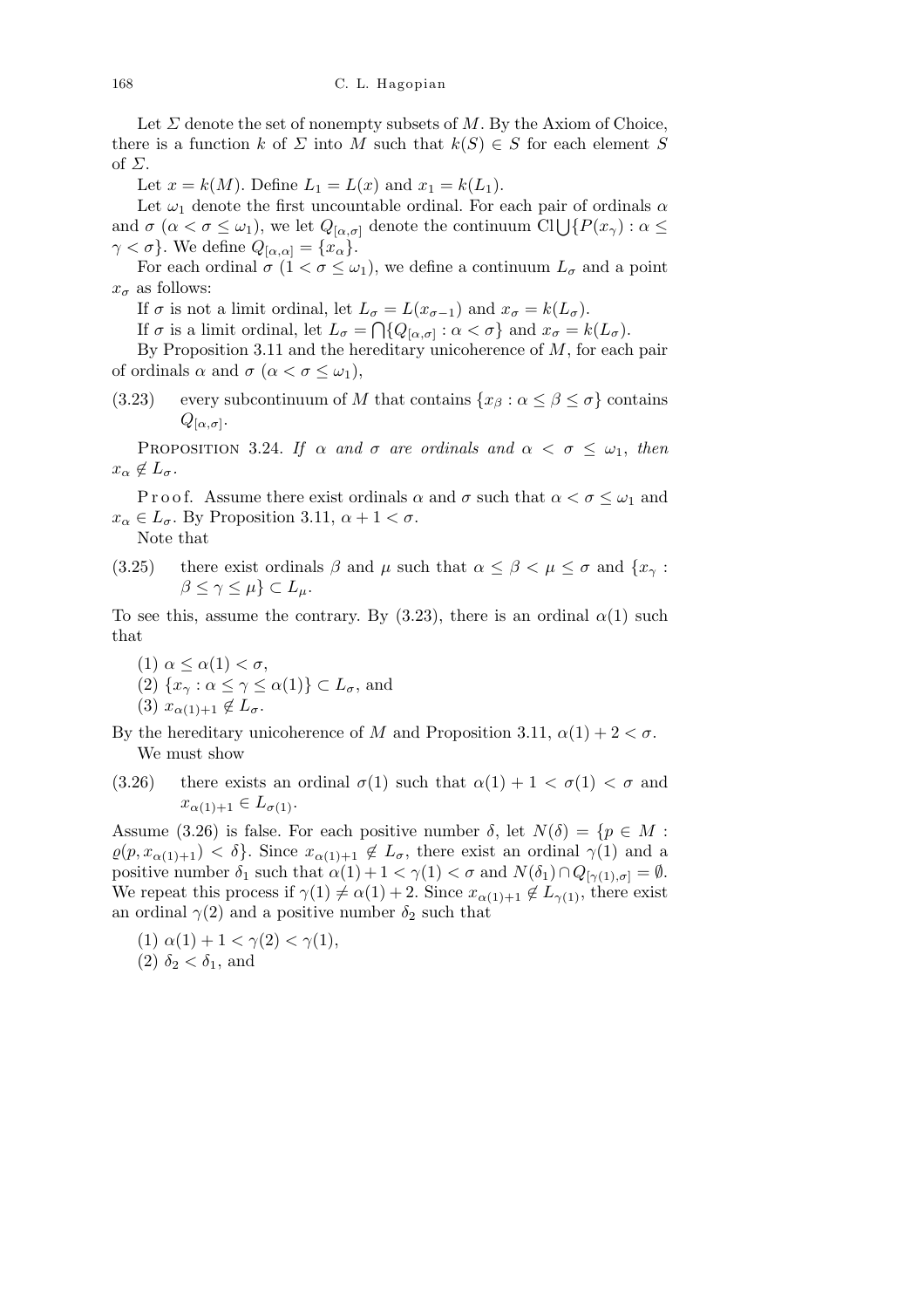$(3)$   $N(\delta_2) \cap Q_{[\gamma(2), \gamma(1)]} = \emptyset.$ 

Again we repeat this process if  $\gamma(2) \neq \alpha(1) + 2$ . Since each  $\gamma(i)$  is greater than  $\gamma(i+1)$ , this process can only be repeated finitely many times. Thus there exists a positive number  $\delta$  such that  $N(\delta) \cap Q_{\lceil \alpha(1) + 2, \sigma \rceil} = \emptyset$ . By Proposition 3.11, we can assume without loss of generality that  $N(\delta) \cap$  $L_{\alpha(1)+2} = \emptyset$ . Let  $[p,q]$  be an arc in  $N(\delta) \cap P(x_{\alpha(1)})$ . By Proposition 3.11, [ $p, q$ ] ∩  $L_{\alpha(1)+1} = ∅$ . It follows from the hereditary unicoherence of *M* that  $[p,q] \cap P(x_{\alpha(1)+1}) = \emptyset$ . Since  $\{x_{\gamma} : \alpha \leq \gamma \leq \alpha(1)\} \subset L_{\sigma}$ , by (3.23),  $\bigcup \{P(x_{\gamma}) : \alpha \leq \gamma \leq \alpha(1)\} \subset L_{\sigma}$ . Thus  $[p,q] \cap \overline{Q_{[\alpha,\alpha(1)]}} = \emptyset$ . Consequently, [*p, q*] and  $Q_{[\alpha,\sigma]} \setminus [p,q]$  are continua whose intersection is  $\{p,q\}$ , and this contradicts the fact that  $Q_{\alpha,\sigma}$  is unicoherent. Hence (3.26) is true.

We proceed inductively. For each integer *n* greater than 1, define ordinals *α*(*n*) and *σ*(*n*) such that

- (1)  $α(n-1) < α(n) < σ(n) < σ(n-1)$ ,
- $(2)$   $x_{\alpha(n)} \in L_{\sigma(n)}$ , and
- $(3)$   $x_{\alpha(n)+1} \notin L_{\sigma(n)}$ .

Since  $\{\sigma(n): n = 1, 2, \ldots\}$  has no first element, this is impossible. Hence (3.25) is true.

It follows from Proposition 3.11 and  $(3.25)$  that  $\mu$  is a limit ordinal. By (3.23) and (3.25),

$$
(3.27) \tQ_{[\beta,\mu]} \subset L_{\mu}.
$$

For each positive integer *n*, let  $B(n) = \{p \in L_\mu : [p, f(p)] \text{ is not } (1/n)$ folded<sup>}</sup>. Since  $L_{\mu} = \bigcup \{B(n) : n = 1, 2, \ldots\}$ , there is a positive integer  $\lambda$ such that  $\text{Cl } B(\lambda)$  contains a nonempty open subset  $\Omega$  of  $L_{\mu}$ .

Note that

(3.28) there exist an ordinal  $\psi$  and a subcontinuum *Y* of  $L_\mu$  with points *y* and *z* such that

(1) 
$$
\beta \leq \psi < \mu
$$
, \n(2)  $z \in \Omega \cap P(x_{\psi})$ , \n(3)  $\varrho(y, z) > 5\varepsilon$ , and \n(4)  $Y \cap [z, f(z)] = \{z\}$ .

To see this, we consider two cases.

CASE 1. Suppose  $L_{\beta+1} \cap \Omega \neq \emptyset$ . By (3.1) and (3.7), the diameter of  $L_{\beta+1}$ is greater than 12 $\varepsilon$ . By (3.27),  $P(x_\beta) \subset L_\mu$ . Thus there exist two points *y* and *z* of  $P(x_\beta)$  such that  $y \ll z$ ,  $\rho(y, z) > 5\varepsilon$ , and  $z \in \Omega$ . In this case, (3.28) is established by letting  $\psi = \beta$  and  $Y = [y, z]$ .

CASE 2. Suppose  $L_{\beta+1} \cap \Omega = \emptyset$ . Let  $\Delta$  be a nonempty open subset of *Ω* that has diameter less than  $\varepsilon$ . Since the diameter of  $L_{\beta+1}$  is greater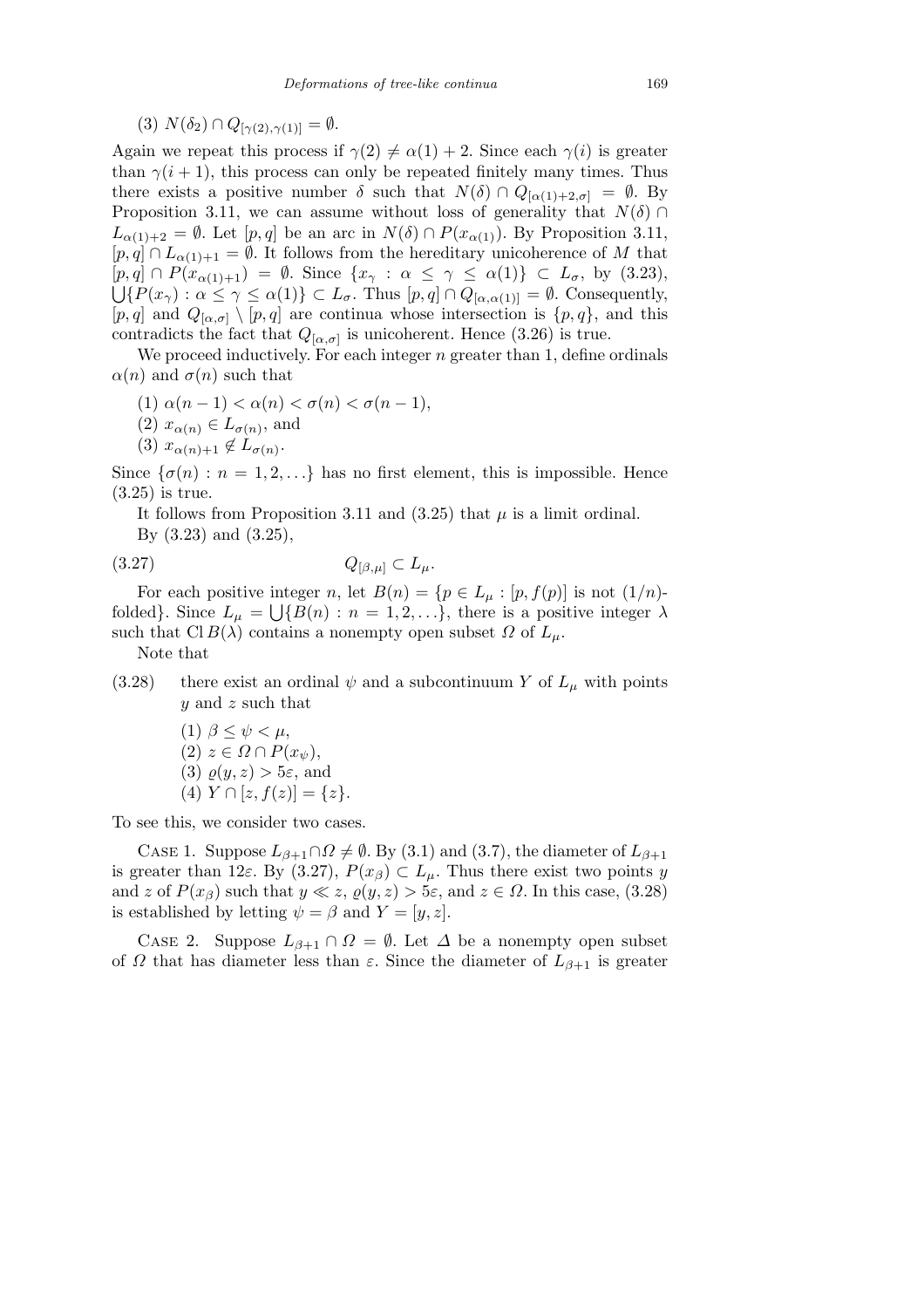than 12*ε*, there exists a point *y* of  $L_{\beta+1}$  such that  $\rho(y, \Delta) > 5\varepsilon$ . Let  $\psi$  be the first ordinal larger than  $\beta$  such that  $P(x_{\psi}) \cap \Delta \neq \emptyset$ . Let *z* be a point of  $P(x_{\psi}) \cap \Delta$ . Note that  $\varrho(y, z) > 5\varepsilon$ . For each ordinal  $\gamma$  ( $\beta < \gamma \leq \psi$ ), it follows from the definition of  $\psi$  that  $L_{\gamma} \cap \Delta = \emptyset$ . Thus  $z \notin L_{\beta+1} \cup Q_{[\beta+1,\psi]}$ . Let *p* be the last point of  $P(x_{\psi})$  that belongs to  $L_{\beta+1} \cup Q_{[\beta+1,\psi]}$ . Define *Y* = *L*<sub>*β*+1</sub> *∪ Q*<sub>[*β*+1*,ψ*] *∪* [*p, z*]. By (3.27), *Y* ⊂ *L*<sub>*µ*</sub>. Condition (4) of (3.28)</sub> follows from  $(3.6)$  and the hereditary unicoherence of  $M$ . Hence  $(3.28)$  is established.

Let *T* be a tree chain with mesh less than  $\varepsilon$  and  $1/(2\lambda)$  covering *M* that contains a chain  $\{C_1, \ldots, C_{\nu}\}\$  such that

 $(1)$   $z \in C_1$ ,

- $(2)$   $L_{\mu} \cap \mathrm{Cl} C_1 \subset \Omega$ ,
- $(3)$   $f(z) \in C_{\nu}$ , S
- (4) [*z, f*(*z*)] *⊂*  $(z)$   $\subset \bigcup \{C_i : 1 \leq i \leq \nu\}$ , and
- $(5)$   $Y \cap \bigcup \{C_i : 2 \leq i \leq \nu\} = \emptyset.$

Let *U* be the largest tree chain in  $\mathcal{T} \setminus \{C_1\}$  such that  $C_2 \in \mathcal{U}$ . Let  $V$  be a tree chain covering M that refines  $T$  and satisfies

 $(3.29)$  *z* belongs to only one element *D* of *V*,

(3.30) *C*<sup>1</sup> contains *D*, and

 $(3.31)$  the image of each element of *V* under *f* lies in an element of *T*.

Since  $z \in C_1$ ,  $f(z) \in C_\nu$ , and  $\nu > 2$ , it follows from (3.31) that  $f(D) \subset$ S *U*.

Let *W* be the largest tree chain in *V* such that  $D \in W$  and  $\bigcup W \subset$ S  $({\cal T} \setminus {\cal U})$ . Let  ${\cal E} = \{E \in {\cal W} : E \subset C_1\}.$ 

Note that (3.13) and Lemmas 3.14, 3.15, and 3.19, which are stated for  $L(x)$ , also hold for  $L_\mu$ .

Let  $\mathcal{E}^* = \{ E \in \mathcal{E} : E \cap L_\mu \neq \emptyset \}.$ 

For each element *E* of  $\mathcal{E}^*$ ,

$$
(3.32)\t\t f(E) \subset \bigcup \mathcal{U}.
$$

To establish (3.32), define  $z_{\psi} = z$ . For each ordinal  $\gamma$  ( $\psi < \gamma < \mu$ ), define  $z_{\gamma} = x_{\gamma}$ .

Note that by the definition of  $L_{\mu}$ , the set  $\bigcup \{P(z_{\gamma}) : \psi \leq \gamma < \mu\}$  intersects each element of  $\mathcal{E}^*$ .

Let  $E_1, \ldots, E_n$  be a list of the elements of  $\mathcal{E}^*$  that has the following order property.

PROPERTY 3.33. For each integer  $m$  ( $1 \leq m \leq n$ ), let  $\gamma(m)$  be the first ordinal such that  $\psi \leq \gamma(m) < \mu$  and  $P(z_{\gamma(m)}) \cap E_m \neq \emptyset$ . Then for each pair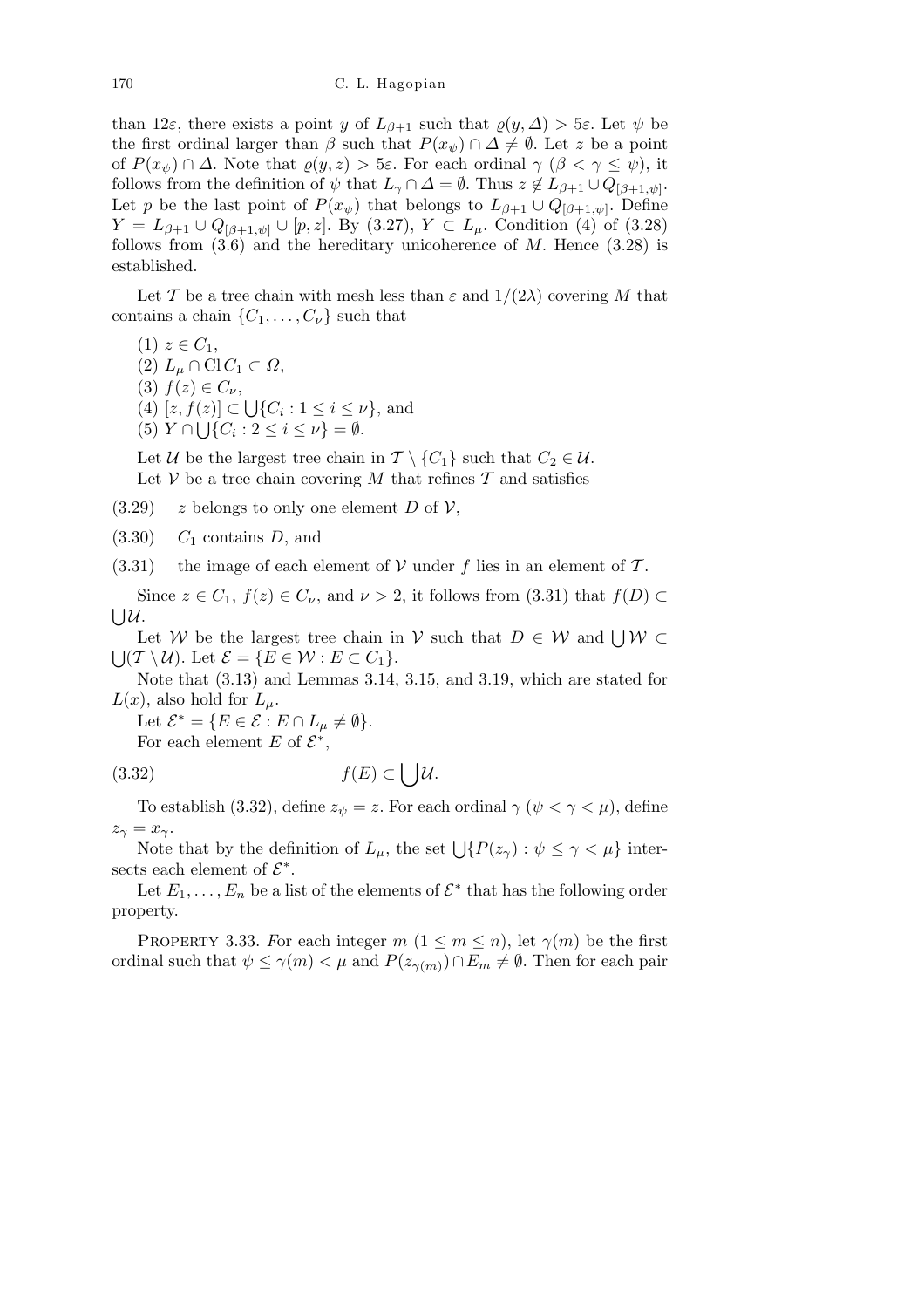of integers *i* and *j* with  $1 \leq i < j \leq n$ , either  $\gamma(i) < \gamma(j)$  or  $\gamma(i) = \gamma(j)$  and there is a point *u* of  $E_i \cap P(z_{\gamma(i)})$  such that  $[z_{\gamma(i)}, u] \cap E_j = \emptyset$ .

Now assume that  $(3.32)$  is false. Let  $E_m$  be the first element of  $E_1, \ldots, E_n$ such that  $f(E_m) \not\subset \bigcup \mathcal{U}$ . By (3.29) and (3.30),  $D = E_1$ . Since  $f(D) \subset \bigcup \mathcal{U}$ , such that  $f(E_m) \not\subseteq \bigcup \mathcal{U}$ . By (3.29) and (3.30),  $D = E_1$ . Since  $f(D) \subseteq \bigcup \mathcal{U}$ ,<br>it follows that  $m > 1$ . By (3.1) and (3.13),  $(\bigcup \mathcal{U}) \setminus \text{Cl} C_1$  contains  $f(\text{Cl}) \cup \{E_i$ : *n* ionows that *m* > 1. by (3.1) and (3.13), (∪*a*/ $\setminus$ Cl  $C_1$  contains  $f(C)$ ( $E_i$ :<br>1 ≤ *i* < *m*}). Note that Cl  $E_m$  and Cl  $\bigcup \{E_i : 1 \le i$  < *m*} are disjoint; for otherwise, by  $(3.31)$ ,  $f(E_m)$  is in an element of  $U$  and this contradicts the definition of *Em*.

We must eliminate two cases.

CASE 1. Suppose  $\gamma(m-1) = \gamma(m)$ . Then  $P(z_{\gamma(m)})$  intersects both  $E_{m-1}$ and  $E_m$ . By Property 3.33, there is a point *u* of  $E_{m-1} \cap P(z_{\gamma(m)})$  such that  $[z_{\gamma(m)}, u] \cap E_m = \emptyset$ . As in the argument for (3.20), let *w* be the first point of  $P(u)$  in Cl  $E_m$ . By Property 3.33,  $[u, w] \cap \bigcup \{E_i : m < i \leq n\} = \emptyset$ . Let  $p$  be the last point of  $[u, w]$  in Cl  $\bigcup \{E_i : 1 \le i \le m\}$ . By the argument for  $p$ for the rast point of  $[u, w]$  in Cr $\bigcup \{E_i : 1 \le i \le m\}$ . By the argument for (3.20), both  $f(p)$  and  $f(w)$  belong to  $\bigcup \mathcal{U}$ . By (3.1),  $f(w) \notin \text{Cl}C_1$ . Since  $w \in \text{Bd} E_m$ , it follows from (3.31) that  $f(E_m) \subset \bigcup \mathcal{U}$ , and this contradicts the definition of  $E_m$ . Hence Case 1 is impossible.

CASE 2. Suppose  $\gamma(m-1) < \gamma(m)$ . Since  $z_{\gamma(m)} \in L_{\gamma(m)}$ , by Property 3.33,  $z_{\gamma(m)}$   $\notin E_m$ . Let *w* be the first point of  $P(z_{\gamma(m)})$  in Cl  $E_m$ . Let *v* be the last point of  $[z_{\gamma(m)}, w]$  in  $L_{\gamma(m)}$ .

For each pair of ordinals  $\theta$  and  $\xi$  ( $\psi \leq \theta < \xi \leq \mu$ ), let  $R_{\theta,\xi}$  denote for each pair of ordinals  $\theta$  and  $\xi$  ( $\psi \le \theta < \xi \le \mu$ ), let  $R_{[\theta,\xi]}$  denote<br>the continuum Cl  $\bigcup \{P(z_{\gamma}) : \theta \le \gamma < \xi \}$  and let  $R_{[\theta,\theta]}$  be  $\{z_{\theta}\}$ . Note that  $R_{\lbrack \theta,\xi \rbrack} = Q_{\lbrack \theta,\xi \rbrack}$  if  $\theta$  is greater than  $\psi$ .

By Property 3.33,  $R_{[\psi,\gamma(m)]} \cup [v,w]$  and  $\bigcup \{E_i : m \leq i \leq n\}$  are disjoint. For Froperty 3.33,  $R_{\llbracket \psi, \gamma(m) \rrbracket} \cup \llbracket v, w \rrbracket$  and  $\bigcup \{ E_i : m \le i \le n \}$  are disjoint.<br>Furthermore, by the argument given in Case 1,  $[v, w]$  and  $\bigcup \{ E_i : 1 \le i < m \}$ are disjoint.

Let  $\theta$  be the first ordinal such that  $\gamma(m-1) < \theta \leq \gamma(m)$  and  $R_{[\theta,\gamma(m)]} \cap$ S  ${E_i : 1 \leq i < m} = \emptyset.$ 

For each ordinal  $\gamma$  ( $\gamma$ ( $m-1$ ) <  $\gamma$  <  $\theta$ ),  $\overline{\phantom{a}}$ 

(3.34) 
$$
R_{[\gamma,\theta]} \cap \bigcup \{E_i : 1 \leq i < m\} \neq \emptyset.
$$

Let *I* denote the *w*-component of  $(R_{\lceil \gamma(m-1), \gamma(m) \rceil} \cup [v, w])$ S *{E<sup>i</sup>* : 1 *≤ i*  $\lt m$  *k*. By (3.34), *I* ∩ Bd  $\bigcup \{E_i : 1 \leq i \leq m\} \neq \emptyset$  [W, p. 16, (10.1)]. Since *w* ∈ Bd  $E_m$ , by Lemma 3.19,  $I \subset \bigcup \mathcal{W}$ . Let *J* denote the continuum  $I \cap L_{\theta}$ .

For a given set *S* and a positive number  $\delta$ , we denote  $\{p \in M : \rho(p, S)\}$  $\langle \delta \rangle$  by  $N(S, \delta)$ .

Note that

(3.35)  $J \subset \text{Cl } N(C_1, 5\varepsilon)$  if  $\theta$  is not a limit ordinal.

To see this, assume *θ* is not a limit ordinal and there is a point *t* of *J* such that  $\rho(t, C_1) \geq 5\varepsilon$ . By (3.34) and the definition of  $L_\theta$ , there exists a directed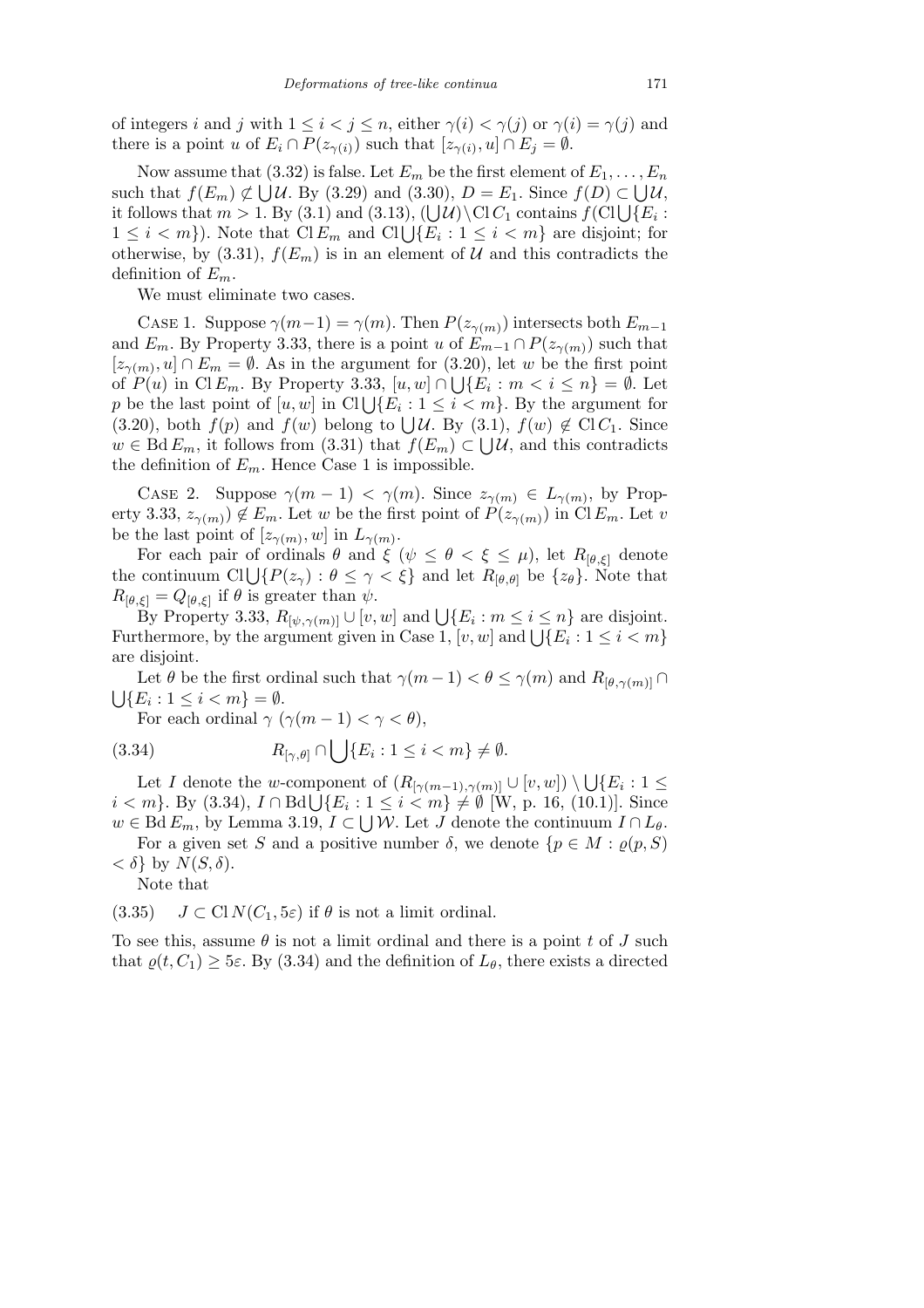arc  $[p, q]$  in  $P(z_{\theta-1}) \setminus$ S  ${E_i : 1 \leq i < m}$  such that

- $(1)$   $p \in \text{Bd} \bigcup \{E_i : 1 \leq i < m\},$
- $(2) f(p) ∈ ∪ \mathcal{U},$
- (3)  $\rho(q, t) < \varepsilon$ , and
- $(4)$  [ $p, q$ ] ⊂  $\bigcup \mathcal{W}$ .

Since  $Bd \bigcup \{E_i : 1 \leq i < m\} \subset ClC_1$ , it follows that  $\varrho(p,q) > 3\varepsilon$ , and this contradicts Lemma 3.15. Hence (3.35) is true.

Observe that

(3.36) 
$$
J \cap \text{Bd} \bigcup \{E_i : 1 \leq i < m\} \neq \emptyset.
$$

To see this, assume the contrary. Then  $J = L_{\theta}$ . Note that  $\theta$  is a limit ordinal; for otherwise, it follows from  $(3.1)$  and  $(3.7)$  that the diameter of *J* is greater than  $12\varepsilon$  and this contradicts (3.35). Therefore  $L_{\theta} = \bigcap \{R_{[\gamma,\theta]} : \gamma(m-1)$  $\gamma < \theta$ . Thus, by (3.34),  $L_{\theta} \cap \text{Bd} \cup \{E_i : 1 \le i < m\} \neq \emptyset$ . Since  $J = L_{\theta}$ , this is a contradiction. Hence (3.36) is true.

Next we show

(3.37)  $J \subset \text{Cl } N(C_1, 5\varepsilon)$  if  $\theta$  is a limit ordinal.

To accomplish this, let *Y* be the largest tree chain in  $W \setminus \mathcal{E}^*$  such that *J* ⊂  $\cup$  *Y*. Let *K* =  $(\cup)$   $\vee$   $\setminus$   $(\cup)$  *k*<sup>\*</sup>). By the definition of *θ*, there exists an ordinal *η* less than  $\theta$  such that  $P(z_n) \not\subset K$ . Since  $J \subset K$ , there exist an ordinal  $\gamma$  and points *p* and *q* such that

(1)  $\eta \leq \gamma \leq \theta$ , (2) *{p, q} ⊂ P*(*zγ*),  $(3)$   $p \ll q$ ,  $(4)$   $p \in \text{Bd}\bigcup \{E_i : 1 \leq i < m\}$ , and  $(5)$  *q* ∈ *K*.

By Lemma 3.15, every directed arc in  $P(p) \cap K$  that starts at a point of  $Bd \bigcup \{E_i : 1 \leq i < m\}$  is in  $N(C_1, 5\varepsilon)$ .

Therefore

$$
(3.38_{\gamma+1}) \qquad L_{\gamma+1} \cap K \subset \text{Cl}\,N(C_1, 5\varepsilon).
$$

We must show

$$
(3.39\gamma+1) \t P(z\gamma+1) \cap K \subset \text{Cl} \, N(C_1, 5\varepsilon).
$$

If  $P(z_{\gamma+1}) \subset L_{\gamma+1}$ , then  $(3.39_{\gamma+1})$  follows immediately from  $(3.38_{\gamma+1})$ . Thus we assume  $P(z_{\gamma+1}) \not\subset L_{\gamma+1}$ . Let  $p_{\gamma+1}$  be the last point of  $P(z_{\gamma+1})$ that belongs to  $L_{\gamma+1}$ .

Note that

 $(3.40<sub>γ+1</sub>)$  if  $p_{γ+1}$  belongs to *K*, then every directed arc in  $P(p_{γ+1}) \cap K$ that starts at  $p_{\gamma+1}$  is in  $N(C_1, 5\varepsilon)$ .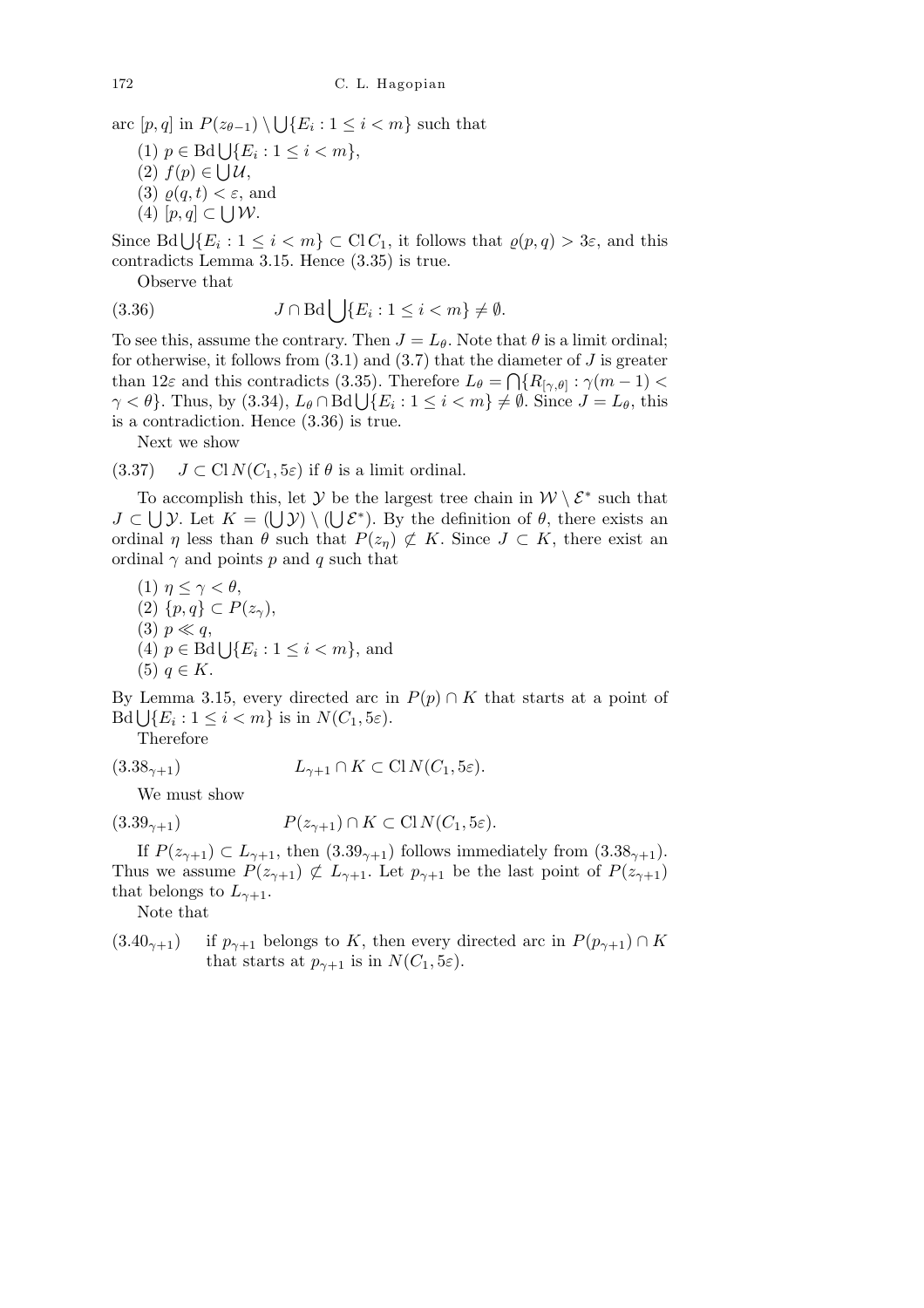To see this, assume the contrary. Let *r* be the first point of  $P(p_{\gamma+1})$  such that  $\varrho(r, C_1) = 5\varepsilon$ . Then  $[p_{\gamma+1}, r] \subset K$ . Let *L* denote the  $p_{\gamma+1}$ -component of  $L_{\gamma+1} \cap K$ . By the argument for (3.36),  $L \cap \text{Bd} \bigcup \{E_i : 1 \leq i \leq m\} \neq \emptyset$ . Let  $b$  be a point of *L* ∩ Bd∪{*E<sub>i</sub>*: 1 ≤ *i* < *m*}. Since *L* ⊂ *L*<sub>γ+1</sub>, by (3.38<sub>γ+1</sub>), b  $L \subset \text{Cl}(N(C_1, 5\varepsilon))$ . Since the diameter of  $C_1$  is less than  $\varepsilon$ , the diameter of  $[p_{\gamma+1}, r]$  is less than 11 $\varepsilon$ . Thus, by (3.8),  $r \in [p_{\gamma+1}, f(p_{\gamma+1})]$ .

Let  $\mathcal Z$  be a tree chain covering  $M$  that refines  $\mathcal V$  and contains a chain  $\mathcal{A} = \{A_1, \ldots, A_{m'}, \ldots, A_{n'}\}$  such that

- $(1)$  *b* ∈ *A*<sub>1</sub>,
- $(2)$   $p_{\gamma+1} \in A_{m'}$ ,
- $(3)$   $f(p_{\gamma+1}) \in A_{n'}$ , and u<br>U
- (4) [*pγ*+1*, f*(*pγ*+1)] *⊂* { $A_i : m' \leq i \leq n'$  }.

There is an integer  $\chi$  such that  $m' \leq \chi \leq n'$  and  $r \in A_{\chi}$ . Since  $r \in K$ , it follows that  $A_\chi \subset \bigcup_{\chi} (T \setminus \mathcal{U})$ . Since  $L \subset \text{Cl} N(C_1, 5\varepsilon)$ , by (3.1),  $\varrho(f(L), C_1)$ *x*  $\epsilon$ . Since  $b \in \text{Bd}\bigcup \{E_i : 1 \leq i < m\}$ , it follows that  $f(b) \in \bigcup \mathcal{U}$ . By the connectivity of *L* and (3.13),  $f(L) \subset \bigcup \mathcal{U}$ . Let *B* be the tree chain consisting of the elements of *Z* that intersect  $f(L)$ . Since  $\bigcup \mathcal{B} \subset \bigcup \mathcal{U}$  and  $L \cup [p_{\gamma+1}, r] \subset K$ , there is a chain  $\mathcal{C}$  in  $\mathcal{A} \cup \mathcal{B}$  such that

- (1)  $A_1$  is one end link of  $C$ ,
- (2) the other end link of  $C$  contains  $f(b)$ , and
- (3)  $A_\chi$  is an interior link of C.

Since  $\varrho(r, C_1) = 5\varepsilon$ , it follows that  $\varrho(A_1, A_\chi) > \varepsilon$ , and this contradicts Lemma 3.14. Hence  $(3.40<sub>γ+1</sub>)$  is true.

By Lemma 3.15,

 $(3.41<sub>γ+1</sub>)$  every directed arc in  $P(p_{γ+1}) \cap K$  that starts at a point of  $Bd \bigcup \{E_i : 1 \leq i < m\}$  is in  $N(C_1, 5\varepsilon)$ .

Statement  $(3.39_{\gamma+1})$  follows from  $(3.40_{\gamma+1})$  and  $(3.41_{\gamma+1})$ .

Note that  $(3.39<sub>γ+1</sub>)$  implies  $(3.38<sub>γ+2</sub>)$ . Statement  $(3.39<sub>γ+2</sub>)$  follows from  $(3.38<sub>γ+2</sub>)$  and the arguments given for  $(3.40<sub>γ+1</sub>)$  and  $(3.41<sub>γ+1</sub>)$ . In fact, if  $\varphi$  $(\gamma < \varphi \leq \theta)$  is an ordinal and, for each ordinal  $\zeta$  ( $\gamma < \zeta < \varphi$ ), statements  $(3.38<sub>\zeta</sub>)$  and  $(3.39<sub>\zeta</sub>)$  are true, then statements  $(3.38<sub>\varphi</sub>)$  and  $(3.39<sub>\varphi</sub>)$  are true. Thus, by transfinite induction, for each ordinal  $\varphi$  ( $\gamma < \varphi \leq \theta$ ), statements  $(3.38<sub>\varphi</sub>)$  and  $(3.39<sub>\varphi</sub>)$  are true. Since  $J \subset L_{\theta} \cap K$ , it follows from  $(3.38<sub>\theta</sub>)$  that (3.37) is true.

By (3.35) and (3.37),  $J \subset \text{Cl} N(C_1, 5\varepsilon)$ . Thus, by (3.1),  $f(J) \cap C_1 = \emptyset$ . By (3.36), there is a point *q* of *J* in Bd  $\bigcup \{E_i : 1 \le i \le m\}$ . Since  $f(\bigcup \{E_i : 1 \le i \le m\})$ . 1 ≤ *i* < *m*}) ⊂ UU, it follows from (3.1) and (3.13) that  $f(q) \in \bigcup \mathcal{U}$ . By  $(3.13)$ ,  $f(J)$  ⊂  $\bigcup \mathcal{U}$ .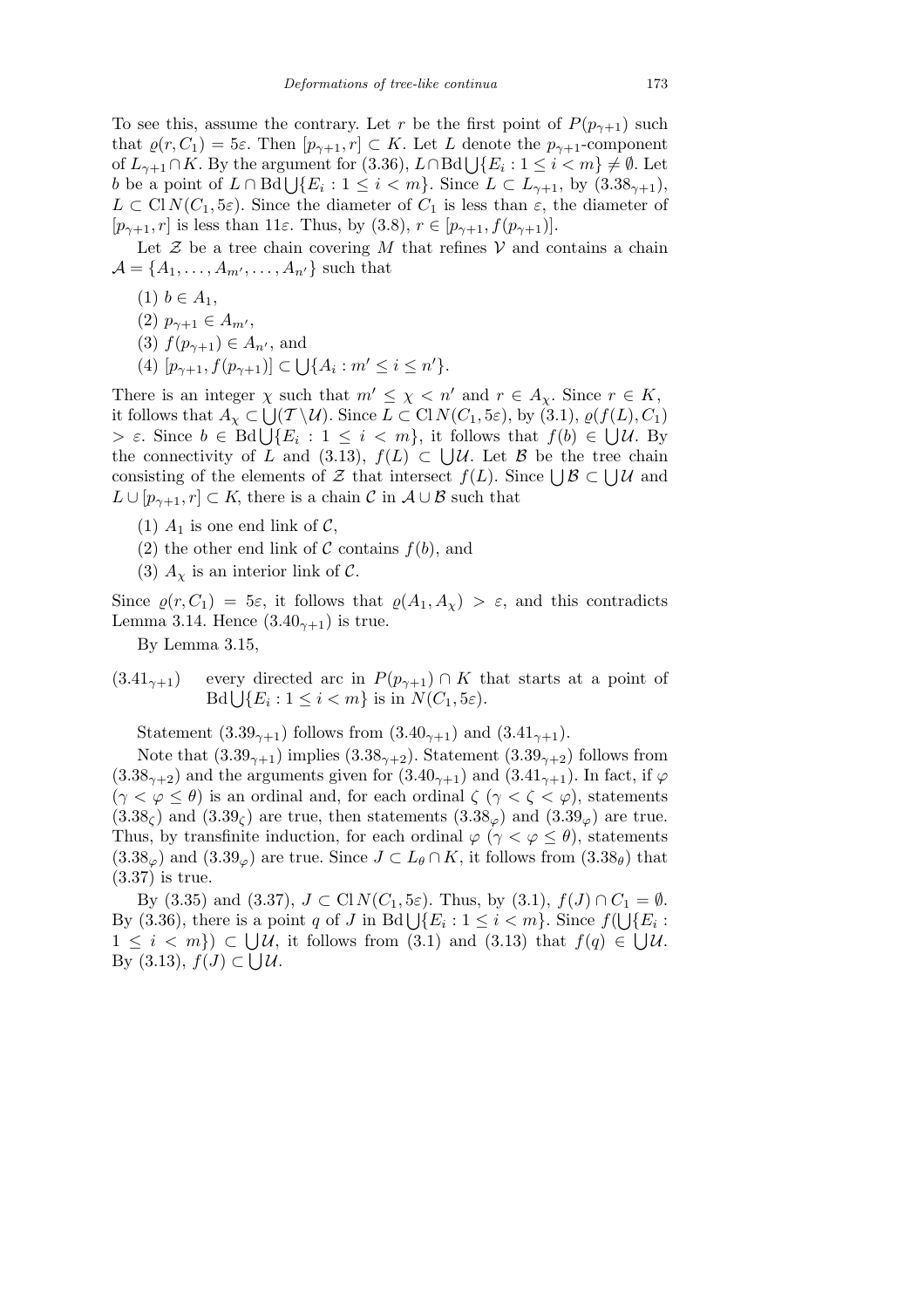Note that

$$
(3.42) \t\t \theta \neq \gamma(m).
$$

To see this, assume the contrary. Then  $v \in L_{\theta}$ . Since  $[v, w] \cap$ S  ${E_i}$ :  $1 \leq i \leq m$ } =  $\emptyset$ , it follows that  $v \in J$ . By the argument for  $(3.40_{\gamma+1})$ ,  $[v, w] \subset N(C_1, 5\varepsilon)$ . Since  $f(v) \in \bigcup \mathcal{U}$ , by (3.1) and (3.13),  $f(w) \in \bigcup \mathcal{U}$ . Thus, by (3.13),  $f(E_m) \subset \bigcup \mathcal{U}$ , and this contradicts the definition of  $E_m$ . Hence (3.42) is true. S

By  $(3.42), \theta < \gamma(m)$ . It follows from the definition of  $\theta$  that  $P(z_{\theta}) \cap$  $\{E_i:$ 1 ≤ *i* ≤ *m*} =  $\emptyset$ . Therefore  $P(z_{\theta}) \subset I$ . Thus  $z_{\theta} \in J$ . By (3.1) and (3.7), the diameter of  $L_{\theta+1}$  is greater than 12 $\varepsilon$ . Note that  $P(z_{\theta}) \not\subset J$ ; for otherwise,  $L_{\theta+1} \subset J$  and this contradicts (3.35) and (3.37). Let *p* be the last point of *P*(*z*<sup>*θ*</sup>) that belongs to *J*. By the argument for  $(3.40<sub>γ+1</sub>)$ ,  $P(p) \subset N(C_1, 5\varepsilon)$ . Since the diameter of  $L_{\theta+1}$  is greater than  $12\varepsilon$ , this is a contradiction. Thus Case 2 is impossible. Hence (3.32) is true. S

Since  $z \in D$ ,  $Y \cap C_2 = \emptyset$ , and  $V$  refines  $\mathcal{T}$ , it follows that  $Y \subset$ *W*. Let *W* be an element of *W* that contains *y*. According to (3.28),  $y \in L_\mu$ . Thus *w* be an element of *vv* that contains *y*. According to (5.28),  $y \in L_{\mu}$ . Thus there exists a directed arc  $[p,q]$  in  $\bigcup \mathcal{W}$  such that  $p \in \bigcup \mathcal{E}^*$  and  $q \in W$ . By (3.32),  $f(p) \in \bigcup \mathcal{U}$ . Since  $g(y, z) > 5\varepsilon$  and the diameters of *W* and  $C_1$ are less than  $\varepsilon$ , it follows that  $\rho(p,q) > 3\varepsilon$ , and this contradicts Lemma 3.15. Hence Proposition 3.24 is true.

By Proposition 3.24,  $\{x_\beta : 1 \leq \beta < \omega_1\}$  is uncountable. Thus  $\{x_\beta : 1 \leq \beta < \omega_1\}$  $\beta < \omega_1$ } contains a condensation point  $x_\alpha$  [W, p. 4, (3.8)]. Let  $\gamma_1, \gamma_2, \ldots$ be an increasing sequence of ordinals such that  $\alpha < \gamma_1$  and  $x_{\gamma_1}, x_{\gamma_2}, \ldots$ converges to  $x_\alpha$ . Let  $\sigma$  be the first ordinal larger than every ordinal in *γ*<sub>1</sub>*, γ*<sub>2</sub>*,...* It follows that  $x_\alpha \in L_\sigma$  and this contradicts Proposition 3.24. Hence Theorem 1.2 is true.

**4. Disk-like continua.** It follows from results of Borsuk [Bo2], Cook [Co], and Young [Y] that every arcwise connected tree-like continuum has the fixed-point property. Note that this theorem also follows from Theorem 1.2.

A map f of a continuum M is an  $\varepsilon$ -map if for each point *y* of  $f(M)$ , the diameter of  $f^{-1}(y)$  is less than  $\varepsilon$ . A continuum *M* is *disk-like* if for each positive number  $\varepsilon$ , there exists an  $\varepsilon$ -map of *M* onto a disk. Every tree-like continuum is disk-like.

The following question was asked in [H1].

Question 4.1. Does every arcwise connected disk-like continuum have the fixed-point property?

Bennett [Be] proved that no locally connected disk-like continuum admits a fixed-point-free map. He accomplished this by showing that all such continua are embeddable in the plane. Simple examples of nonplanar arc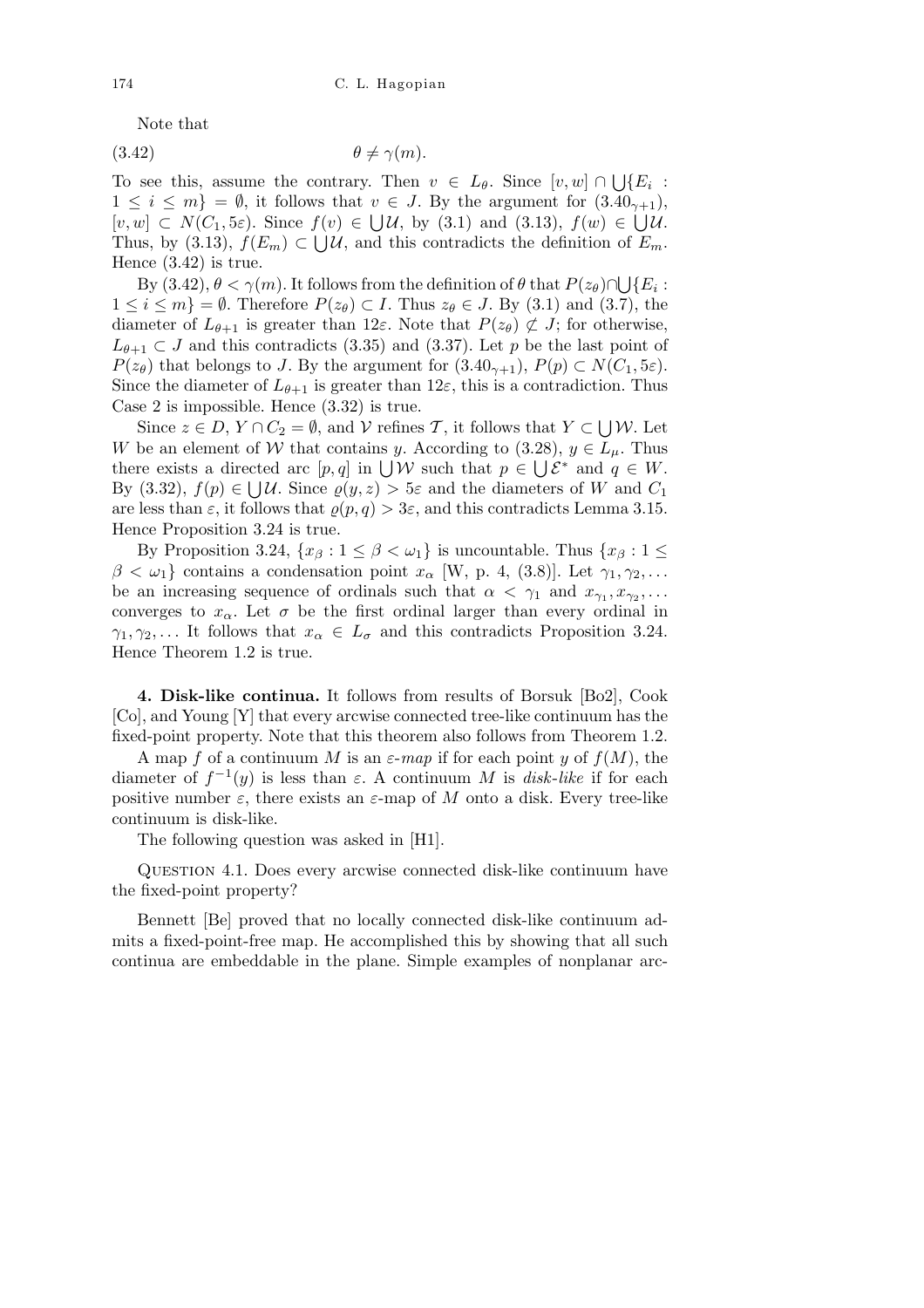wise connected disk-like continua indicate that Bennett's strategy cannot be applied to Question 4.1.

QUESTION 4.2. Let  $f$  be a map of a disk-like continuum  $M$  that sends each arc-component of *M* into itself. Must *f* have a fixed point?

QUESTION 4.3. Does every disk-like continuum have the fixed-point property for deformations?

## **References**

- [A] M. A. Armstrong, *Basic Topology*, McGraw-Hill, London, 1979.
- [B] D. P. B ell am y, *A tree-like continuum without the fixed point property*, Houston J. Math. 6 (1979), 1–13.
- [Be] R. Bennett, *Locally connected* 2-cell and 2-sphere-like continua, Proc. Amer. Math. Soc. 17 (1966), 674–681.
- [Bi1] R. H. Bing, *Snake-like continua*, Duke Math. J. 18 (1951), 653–663.
- [Bi2] —, *The elusive fixed point property*, Amer. Math. Monthly 76 (1969), 119–132.
- [Bo1] K. Borsuk, *Sur un continu acyclique qui se laisse transformer topologiquement en lui mˆeme sans points invariants*, Fund. Math. 24 (1935), 51–58.
- [Bo2] —, *A theorem on fixed points*, Bull. Acad. Polon. Sci. 2 (1954), 17–20.
- [Br] L. E. J. Brouwer, *On continuous vector distributions on surfaces*, Proc. Konink. Akad. Wetensch. (Amsterdam) 11 (1909), 850–858.
- [C] R. W. C o n n, *The engineering of magnetic fusion reactors*, Scientific American 249 (4) (October, 1983), 60–71.
- [Co] H. Cook, *Tree-likeness of dendroids and*  $\lambda$ -*dendroids*, Fund. Math. 68 (1970), 19–22.
- [H1] C. L. Hagopian, *Fixed-point problems for disk-like continua*, Amer. Math. Monthly 83 (1976), 471–473.
- [H2] —, *Uniquely arcwise connected plane continua have the fixed-point property*, Trans. Amer. Math. Soc. 248 (1979), 85–104.
- [H3]  $-$ , *The fixed-point property for deformations of uniquely arcwise connected continua*, Topology Appl. 24 (1986), 207–212.
- [H4] —, *Fixed points of arc-component-preserving maps*, Trans. Amer. Math. Soc. 306 (1988), 411–420.
- [H5] —, *Fixed points of tree-like continua*, in: Contemp. Math. 72, Amer. Math. Soc., 1988, 131–137.
- [H6] —, *A fixed-point theorem for tree-like continua*, Topology Proc. 16 (1991), 57–62.
- [H7] —, *Fixed-point problems in continuum theory*, in: Contemp. Math. 117, Amer. Math. Soc., 1991, 79–86.
- [H8] —, *The fixed-point property for simply-connected plane continua*, Trans. Amer. Math. Soc. 348 (1996), 4525–4548.
- [L] S. Lefschetz, *Continuous transformations of manifolds*, Proc. Nat. Acad. Sci. U.S.A. 9 (1923), 90–93.
- [Le] I. W. L ewi s, *Continuum theory problems*, Topology Proc. 8 (1983), 361–394.
- [M] H. F. Mathis, *A short proof that an isotropic antenna is impossible*, Proc. Institute Radio Engineers 39 (1951), 970.
- [Mi1] P. Minc. *A tree-like continuum admitting fixed point free maps with arbitrarily small trajectories*, Topology Appl. 46 (1992), 99–106.